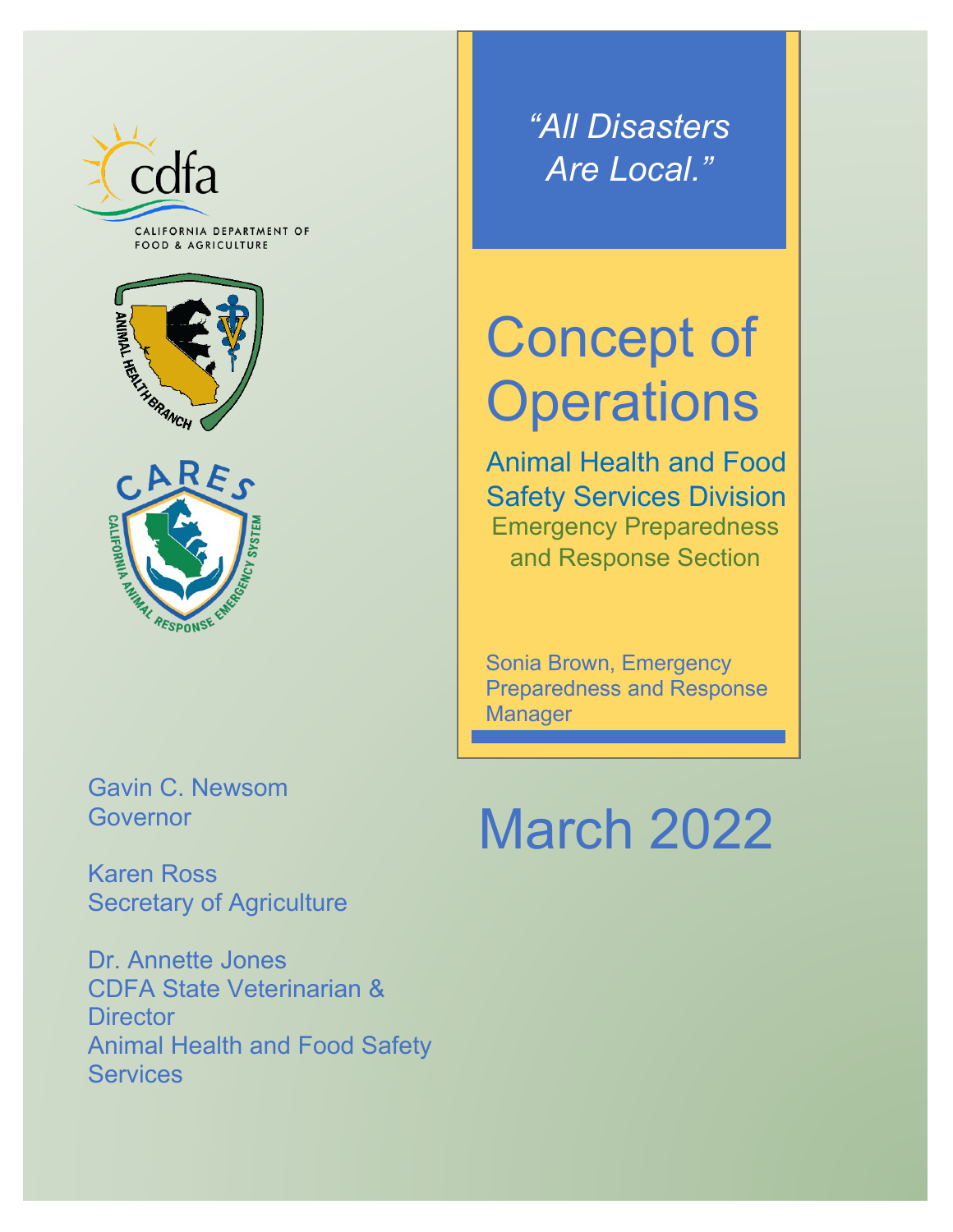# **Table of Contents**

| Local Government Emergency Management and Whole Community10 |  |
|-------------------------------------------------------------|--|
|                                                             |  |
|                                                             |  |
|                                                             |  |
|                                                             |  |
|                                                             |  |
|                                                             |  |
|                                                             |  |
|                                                             |  |
|                                                             |  |
|                                                             |  |
|                                                             |  |
|                                                             |  |
|                                                             |  |
|                                                             |  |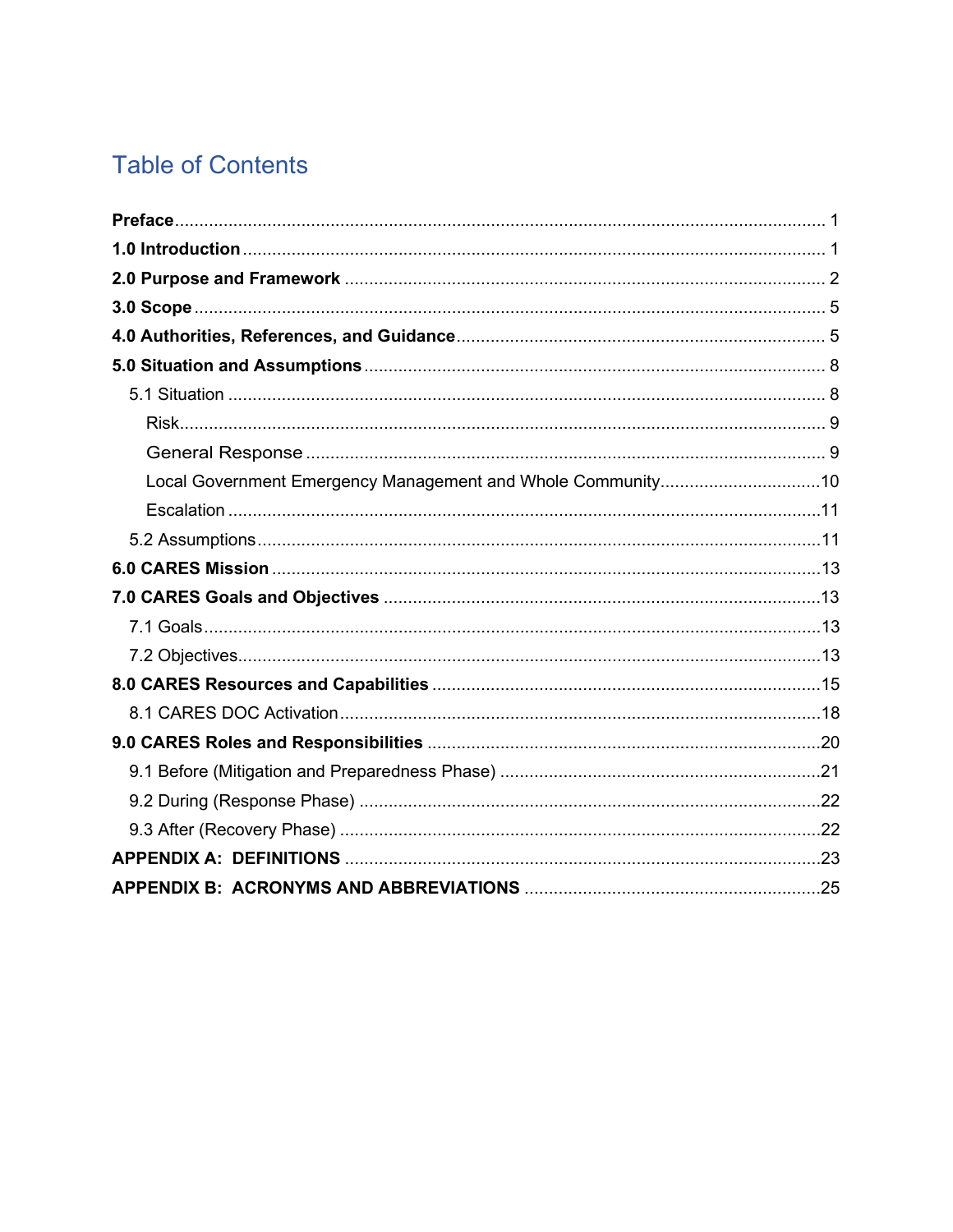## Record of Revisions

Any approved additions or modifications to this plan will be documented and noted in this section. The date of the revision, the name/title of the employee making the change, and a summary and reason for the modification will be inserted into this section of the Concept of Operations. Any revision to this document will be considered an update and will require an updated cover page reflecting this is a new revised document. The California Department of Food and Agriculture, Emergency Preparedness and Response Section will ensure the updated version is distributed to all previous recipient departments and agencies, and the document should be uploaded to any share sites and/or webpages where this Concept of Operations resides. Printed material will be available at the Department Operations Center. Personnel with a role in executive leadership, coordination and management, and operational implementation of emergency procedures are encouraged to have digital access to this plan, or a printed copy of this plan made available to them at all times.

| <b>Change</b><br><b>Number</b> | <b>Revision</b><br><b>Date</b> | <b>Summary of Revision</b> | <b>Revision Made By</b><br>(Name/Title) |
|--------------------------------|--------------------------------|----------------------------|-----------------------------------------|
| $\mathbf 1$                    |                                |                            |                                         |
| $\overline{2}$                 |                                |                            |                                         |
| 3                              |                                |                            |                                         |
| $\overline{4}$                 |                                |                            |                                         |
| 5                              |                                |                            |                                         |
| $\,6$                          |                                |                            |                                         |
| $\overline{7}$                 |                                |                            |                                         |
| $\bf 8$                        |                                |                            |                                         |
| 9                              |                                |                            |                                         |
| 10                             |                                |                            |                                         |
| 11                             |                                |                            |                                         |
| 12                             |                                |                            |                                         |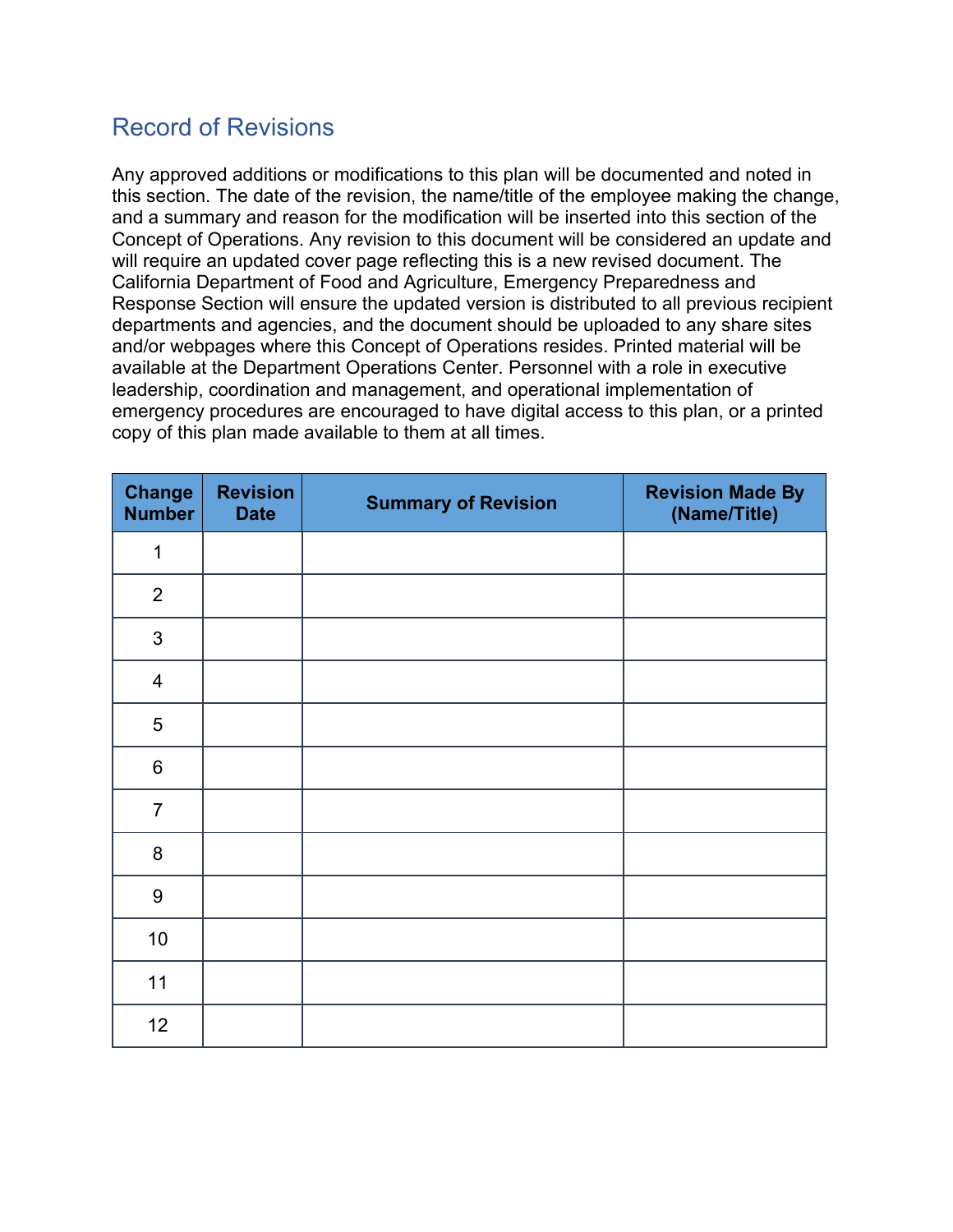# <span id="page-3-0"></span>**Preface**

This Concept of Operations (CONOPS) is defined as a dynamic document, which may be continually edited and updated by either a limited or unrestricted group in the Animal Health Branch-California Animal Response Emergency System (CARES) Unit to accurately reflect the most current CARES activities and responsibilities.

## <span id="page-3-1"></span>**1.0 Introduction**

California has experienced many large-scale emergencies and disasters in the past decade that have raised the awareness of the needs of animals in emergencies and disasters. Planning for the evacuation, and care and sheltering of animals is essential to mitigating excessive and unnecessary suffering and loss of animals, which contributes to the trauma of disaster victims.

Fires are the most frequent source of local and state proclamations and federal declarations. Per CAL FIRE, by the end of 2020, nearly 10,000 fires had burned over 4.2 million acres, more than 4% of the state's roughly 100 million acres of land, making 2020 the largest wildfire season in California's modern history. One fire alone burned over 1 million acres and crossed seven counties<sup>1</sup>. However, California is susceptible to varying impacts from natural and human-caused disasters. The importance of planning and preparedness for multi-hazards has become more evident as emergency management has seen an incremental increase in the complexity, frequency and duration of emergencies and disasters making it more difficult to respond to and recover from these events.

Participating Federal, State, tribal, and local agencies may take emergency actions, consistent with the law, and in accordance with their organization's policies to protect the public, mitigate immediate hazards, and collect information concerning the emergency. These actions may be taken prior to any formal State or Federal declaration. Private sector is also encouraged to take actions to reduce risk and/or mitigate consequences.

State, tribal, and local governments are primarily responsible for securing the welfare of animals within their jurisdiction and authority and implementing measures to minimize the adverse consequences of a disaster.

Emergency events and emergency response typically begin at the local level. The Federal Emergency Management Agency (FEMA) has often stated that, "All disasters are local".<sup>2</sup> Pet owners need to take steps to prepare ahead of an emergency or

<span id="page-3-2"></span><sup>1</sup> [CAL FIRE Incidents 2020](https://www.fire.ca.gov/incidents/2020/)

<span id="page-3-3"></span>[<sup>2</sup>FEMA Deputy Administrator Richard Serino's keynote speech](https://www.govtech.com/em/disaster/remember-all-disasters-are-local-says-fema-deputy-administrator.html)

**CDFA CARES Concept of Operations <b>1** | P a g e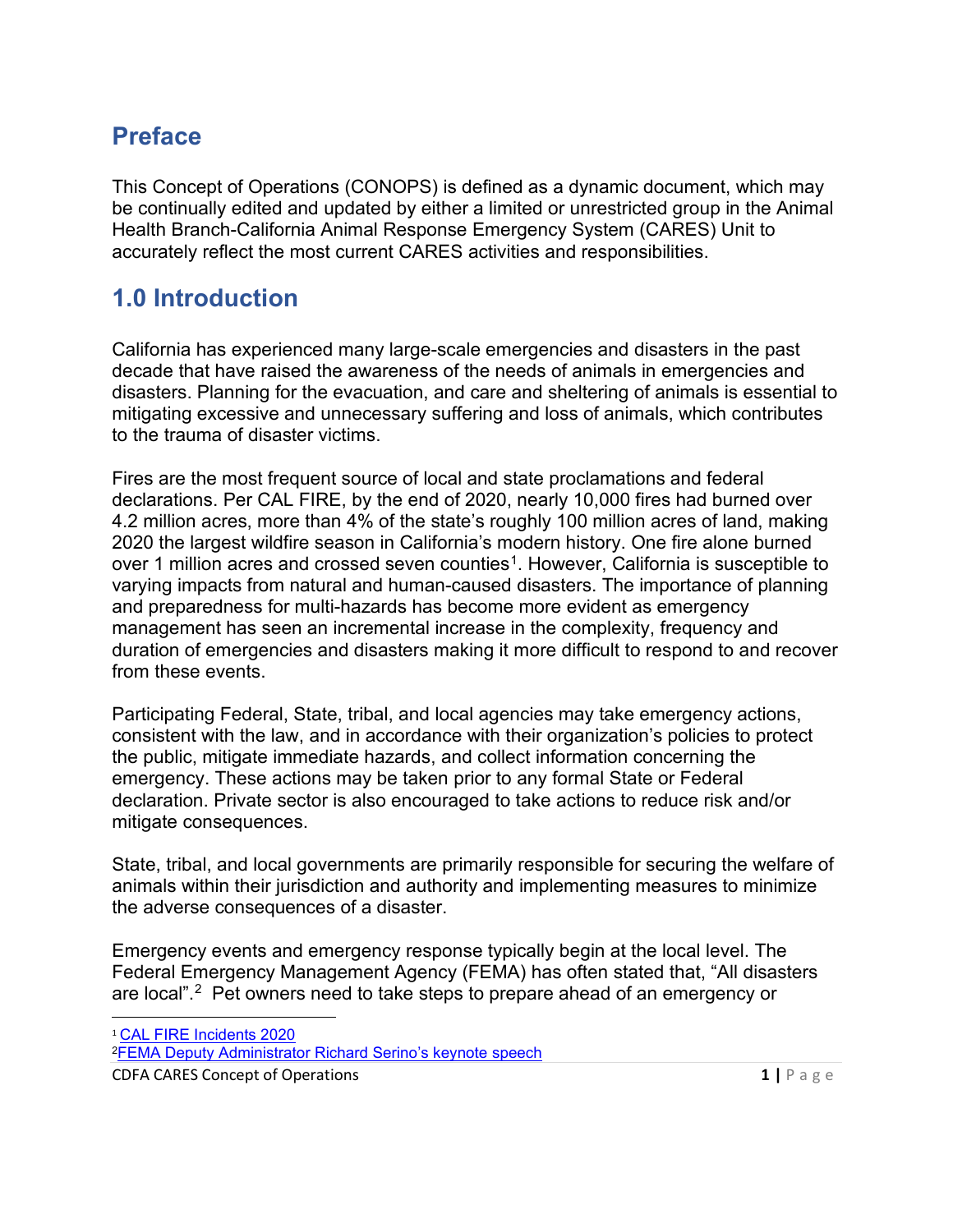disaster. Local government needs to take steps to address underlying vulnerabilities in a community to be more resilient. State government will respond respective to each agency's own authorities, resources, and capabilities in accordance with the California State Emergency Plan (SEP) to include mutual aid systems. Non-governmental organizations, also known as volunteer organizations, and private non-profits, play an integral role in emergency response involving animals, which not only includes dogs, cats, and other pets, but equine, avian, and other livestock species in this agriculturally rich state. Volunteer organizations not only have special skills and capabilities, but they are familiar with their community because they are a part of it, thereby having a vested interest. Regardless of the level of government or type of organization, because of the interdependency between domestic animals and humans, it is a shared responsibility to protect animals in emergencies and disasters.

# <span id="page-4-0"></span>**2.0 Purpose and Framework**

This CONOPS is developed to address the mitigation, preparedness, response, and recovery actions before, during and after an event required by the California Department of Food and Agriculture (CDFA) for human-caused and natural disasters involving animals. Protection of life and property is an inherent responsibility of local, state, tribal, and federal government with the valuable assistance of volunteer organizations and animal owners. CDFA has a responsibility under its authority to ensure the welfare of animals in disasters.

This CONOPS includes a description of the CARES goals and objectives, resource capabilities, and roles and responsibilities in all four phases of emergency management. In the mitigation and preparedness phases, the CARES Unit will assist local government with planning and preparing for animals in disasters. In the response and recovery phases, the CARES system, as one of the core functions of the California Emergency Support Function (CA-ESF) 11, will primarily assist and support the CA-ESF 11 Coordinator in carrying out the duties and responsibilities of the CA-ESF 11 in human-caused and natural disasters. The CA-ESF 11 has the authority and responsibility to facilitate the development, implementation, and maintenance of CA-ESF 11 and its core functions. It provides the leadership, ongoing communication, coordination, and oversight for CA-ESF 11 throughout all phases of emergency management. During the response phase, when the State generates a mission resource task to the CDFA CA-ESF 11 Coordinator that is within CDFA's authority and capability, CARES will mission coordinate to meet the needs of local government in collaboration with volunteer agencies/organizations statewide, other State agencies, unaffected local government resources, and as a last resort, out-of-state resources.

Based upon authorities and responsibilities, the California SEP designates the CDFA as the CA-ESF 11 Food and Agriculture lead responsible for specific tasks or functions that may be carried out before, during and after an emergency such as sharing best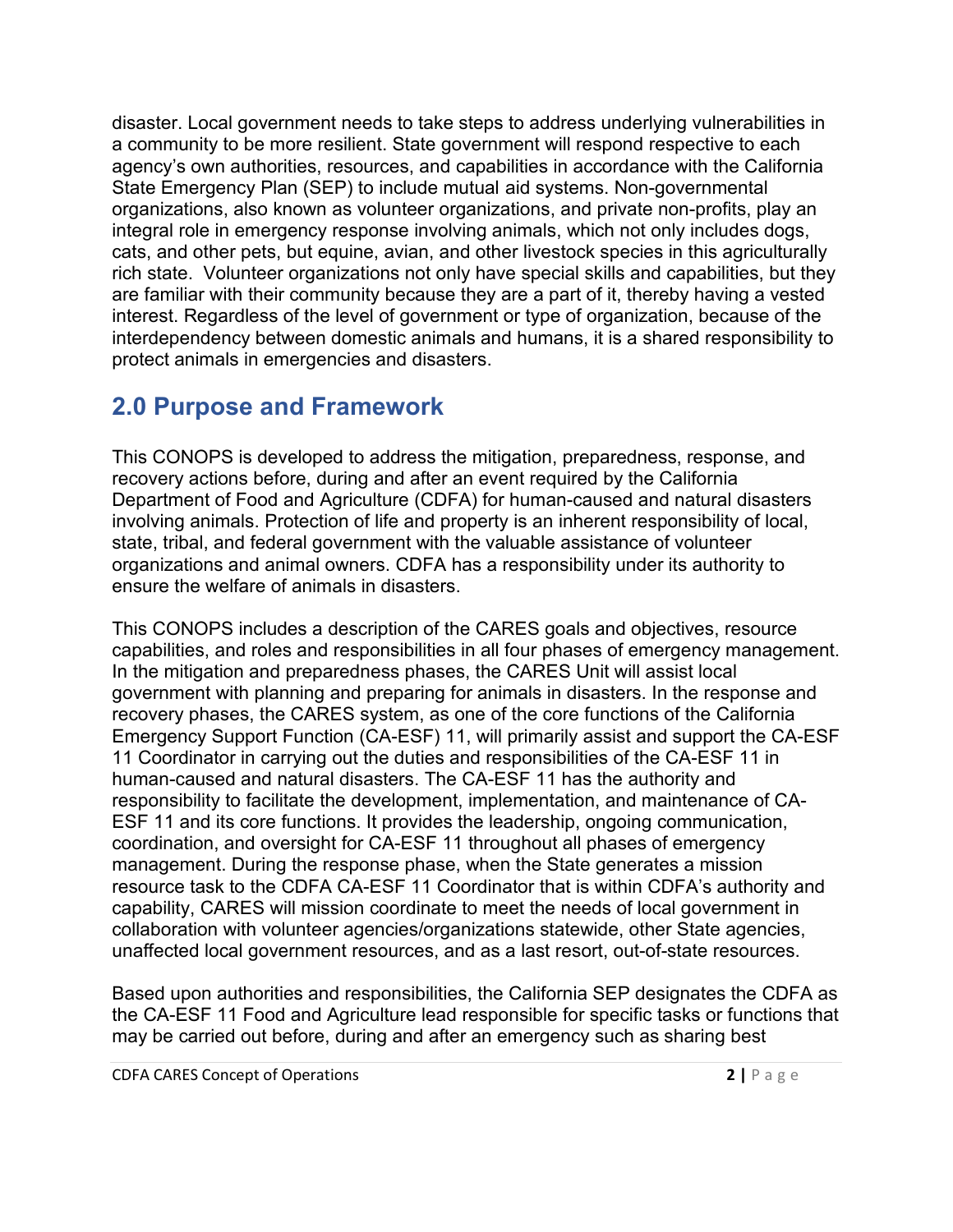practices and enhancing emergency management by strengthening collaboration and coordination among the stakeholders. The basis for the CA-ESF 11 Coordinator to effectively carry out the duties of the position is the CA-ESF [11 Annex](https://www.caloes.ca.gov/PlanningPreparednessSite/Documents/11%20Executive%20Summary%20Agriculture%20Annex.pdf) (currently under revision) to the California SEP, which outlines the roles and responsibilities of state agency stakeholders and their relationships with other state, local, tribal, and federal government agencies, the private sector, and national organizations with supporting or related missions that support to meet the needs of animals during human-caused or natural disasters.

The CA-ESF 11 enhances the State of California's capabilities to provide emergency services to protect the state's food supply, agriculture, and animals. The CA ESF-11 also maintains an inventory of stakeholder resources and provides recommendations and subject matter expertise to the California Governor's Office of Emergency Services (Cal OES) associated with the CA-ESF 11 in all phases of emergency management. The California SEP provides the information on the CA-ESF lead agencies, which reads as follows:

- Each California Emergency Support Function represents an alliance of stakeholders who possess common interests and share a level of responsibility for emergency management. The CA-ESFs bring together state agencies, departments, and others to collaboratively prepare for, cohesively respond to and effectively recover from an emergency.
- A single state agency is assigned to lead each CA-ESF based on its authorities, resources, and capabilities. Each CA-ESF member agency is responsible to assist in coordinating the state's response to emergencies, including provision of mutual aid and the allocation of essential supplies and resources.

The CA-ESF 11 covers a wide range of emergency scenarios from a food contamination event to foreign animal disease or plant pest introductions, to coordinating disasters necessitating animal emergency medical care, evacuation, rescue, temporary confinement, shelter, food, water, and identification for return to the owner. While agencies are aligned with ESF's that reflect agency capabilities and authorities, ESF's also coordinate. When activated to address animal issues during a disaster, CA-ESF 11 is supported by other ESF's as depicted in Figure 1. For example, CA-ESF 11 coordinates with CA-ESF 8 for disaster veterinary volunteers, CA-ESF 10 for animal mortality management, and CA-ESF 6 to coordinate animal and owner sheltering during evacuations.

The CARES Unit resides within the Emergency Preparedness and Response Section (EPRS) of the Animal Health Branch (AHB) in the Animal Health and Food Safety Services (AHFSS) Division of CDFA. The CDFA CARES Unit provides assistance and support to the CA-ESF 11 when the ESF 11 Coordinator recommends activation of CARES to the CDFA Executive Office following a request from Cal OES. To meet animal disaster related responsibilities, CDFA utilizes the CARES Unit, originally established in 1997 in response to a Governor's Order, to coordinate State agency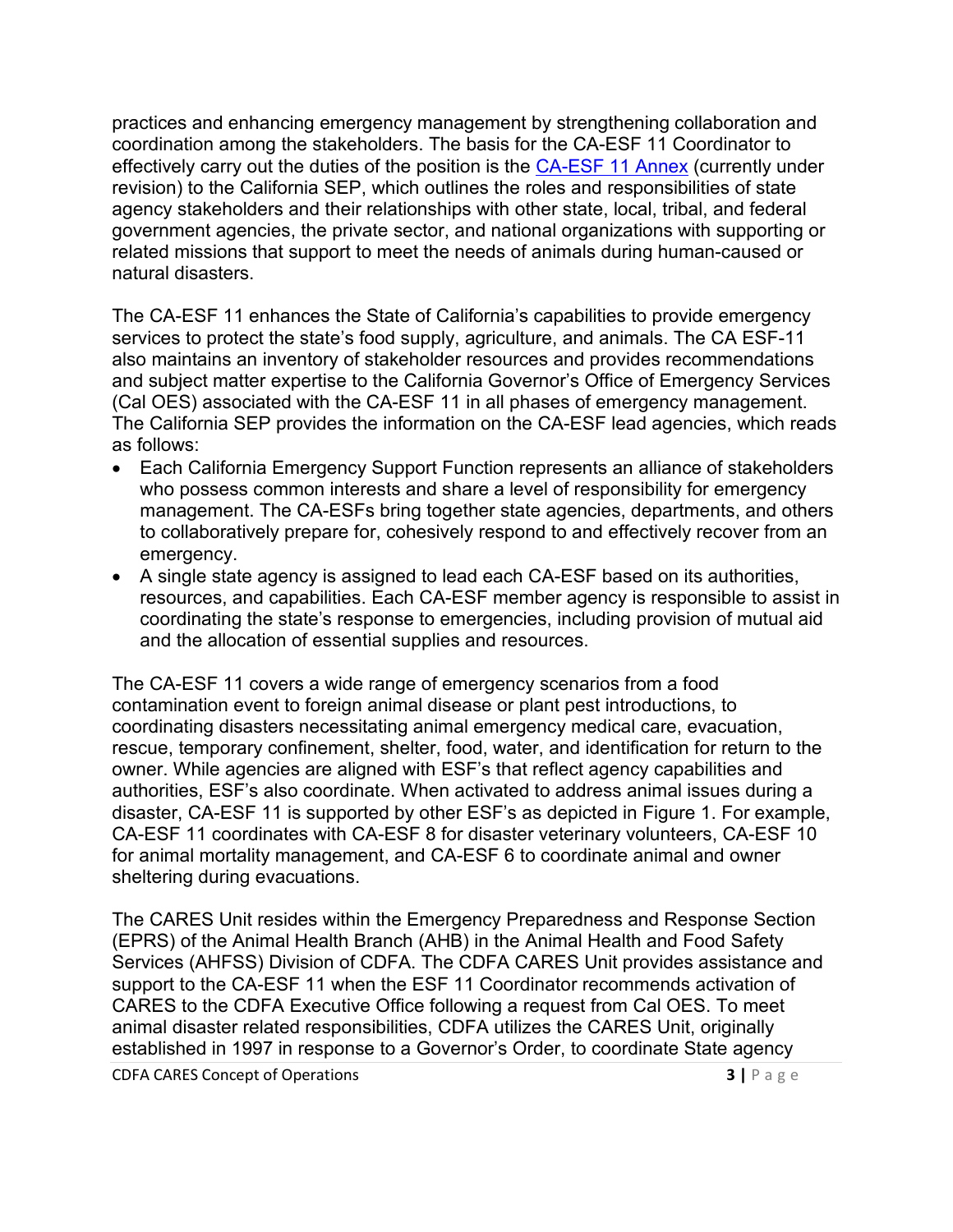response in support of local government and with the assistance of volunteer organizations. In sheltering operations<sup>[3](#page-6-0)</sup> for example, the CARES Unit may coordinate the resources necessary to carry out sheltering activities by leveraging NGOs to perform sheltering activities. The CDFA CARES staff may be required to deploy to support a disaster when Cal OES generates a mission resource task (MRT). During a disaster, within the capability of CDFA, the sequence for CDFA deployments is as follows:

- CARES Unit
- EPRS (includes foreign animal disease [FAD] unit)
- AHB (veterinarians are regulatory, non-practicing)
- CDFA divisions

| <b>Figure 1. California Emergency Support Function (CA-ESF)</b> |  |
|-----------------------------------------------------------------|--|
| <b>Lead and Support Roles</b>                                   |  |

|             | Transportation<br>$\overline{\phantom{0}}$<br>CA-ESF | Communication<br>$\mathbf{\Omega}$<br>CA-ESF | & Engineering<br>Construction<br>ო<br>CA-ESF | Rescue<br>త<br>Fire<br>4<br>CA-ESF | 5 Management<br>CA-ESF | Shelter<br>ಹ<br>Care<br>$\circ$<br>CA-ESF | Resources<br>$\overline{r}$<br>CA-ESF | <b>Public Health &amp; Medical</b><br>$\infty$<br>CA-ESF | & Rescue<br>Search<br>တ<br>CA-ESF | CA-ESF 10 Hazardous Materials | Agriculture<br>≪,<br>Food<br>$\overline{\mathcal{L}}$<br>CA-ESF | Utilities<br>$\sim$<br>$\overline{\phantom{0}}$<br>CA-ESF | Law Enforcement<br>$\frac{3}{2}$<br>CA-ESF | Recovery<br>Long Term<br>4<br>$\dotmark$<br>CA-ESF | Public Information<br>$\frac{5}{2}$<br>CA-ESF | Evacuation<br>$\frac{6}{5}$<br>CA-ESF | CA-ESF 17 Volunteers & Donations Management | CA-ESF18 Cybersecurity |
|-------------|------------------------------------------------------|----------------------------------------------|----------------------------------------------|------------------------------------|------------------------|-------------------------------------------|---------------------------------------|----------------------------------------------------------|-----------------------------------|-------------------------------|-----------------------------------------------------------------|-----------------------------------------------------------|--------------------------------------------|----------------------------------------------------|-----------------------------------------------|---------------------------------------|---------------------------------------------|------------------------|
| <b>CDFA</b> |                                                      |                                              |                                              |                                    | S                      | $\mathbf S$                               | $\mathbf S$                           | $\mathbf S$                                              |                                   | S                             | L                                                               |                                                           | S                                          | S                                                  | S                                             |                                       |                                             |                        |

[https://leginfo.legislature.ca.gov/faces/codes\\_displayText.xhtml?lawCode=FAC&division=14.8.&title=&par](https://leginfo.legislature.ca.gov/faces/codes_displayText.xhtml?lawCode=FAC&division=14.8.&title=&part=1.&chapter=&article=) [t=1.&chapter=&article=](https://leginfo.legislature.ca.gov/faces/codes_displayText.xhtml?lawCode=FAC&division=14.8.&title=&part=1.&chapter=&article=) 

**CDFA CARES Concept of Operations 4 | Page** 

<span id="page-6-0"></span><sup>&</sup>lt;sup>3</sup> CDFA has regulatory oversight of the daily operations of animal shelters in fixed facilities; not in an emergency or disaster: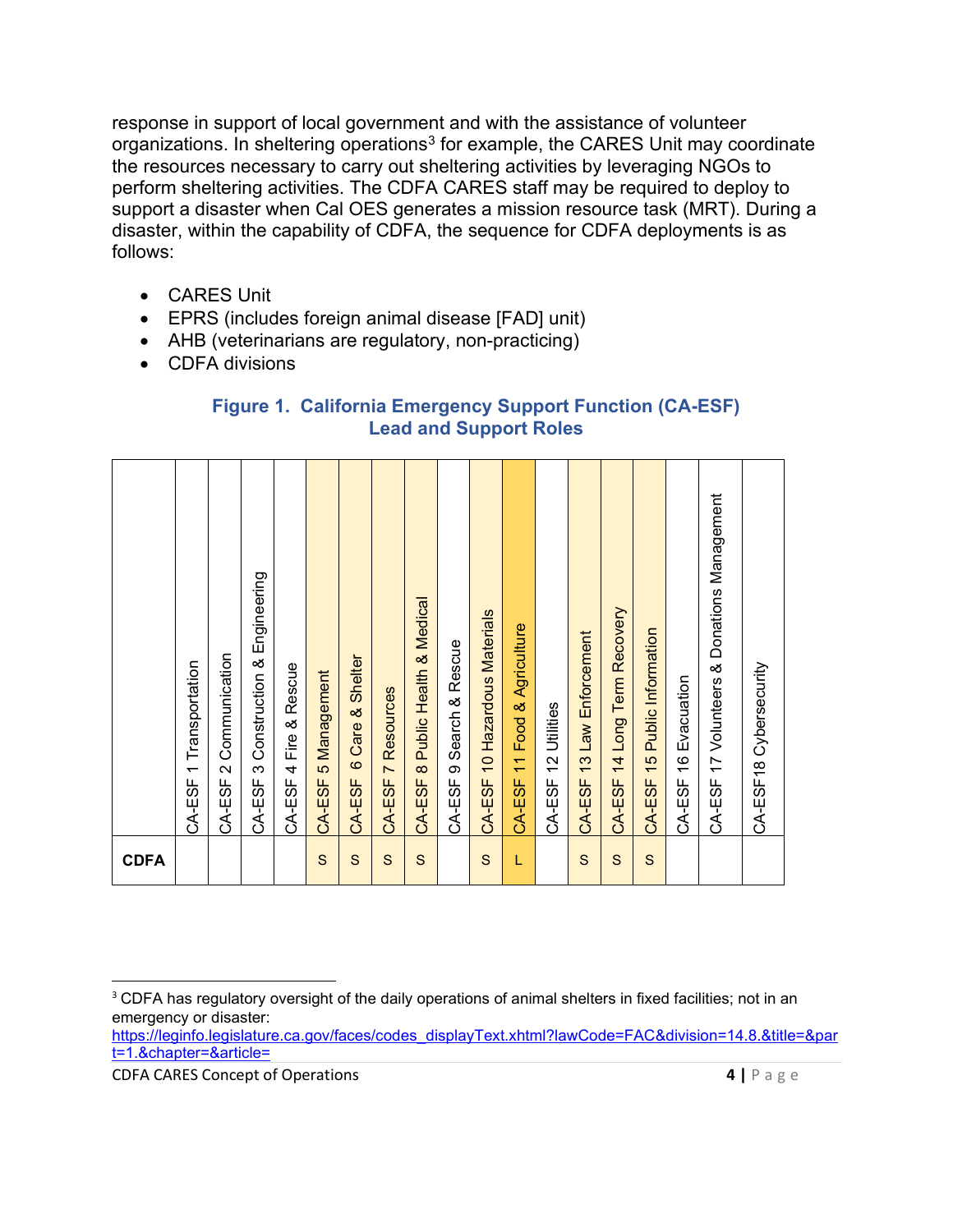

#### **Figure 2. Animal Health Branch Organization Chart**

# <span id="page-7-0"></span>**3.0 Scope**

This CONOPS pertains to disasters impacting animals with a coordinated animal response under the Standardized Emergency Management System (SEMS) and National Emergency Management System (NIMS).

- It is intended to follow existing or developing animal response plans or annexes.
- It does not alter existing standard operational procedures or roles and responsibilities under SEMS at any level of government or organization.
- It is intended to minimize animal suffering, disability and minimize loss of life through a timely, coordinated response.
- It is intended to promote the integration of volunteer organizations and neighboring jurisdictions to ensure expanded capabilities of response operations.

# <span id="page-7-1"></span>**4.0 Authorities, References, and Guidance**

• The [Incident Command System](https://training.fema.gov/emiweb/is/icsresource/assets/ics%20organizational%20structure%20and%20elements.pdf) (ICS) is a standardized, on-scene, all-risk incident management concept and refers to the combination of facilities, equipment, personnel, procedures, and communications operating within a common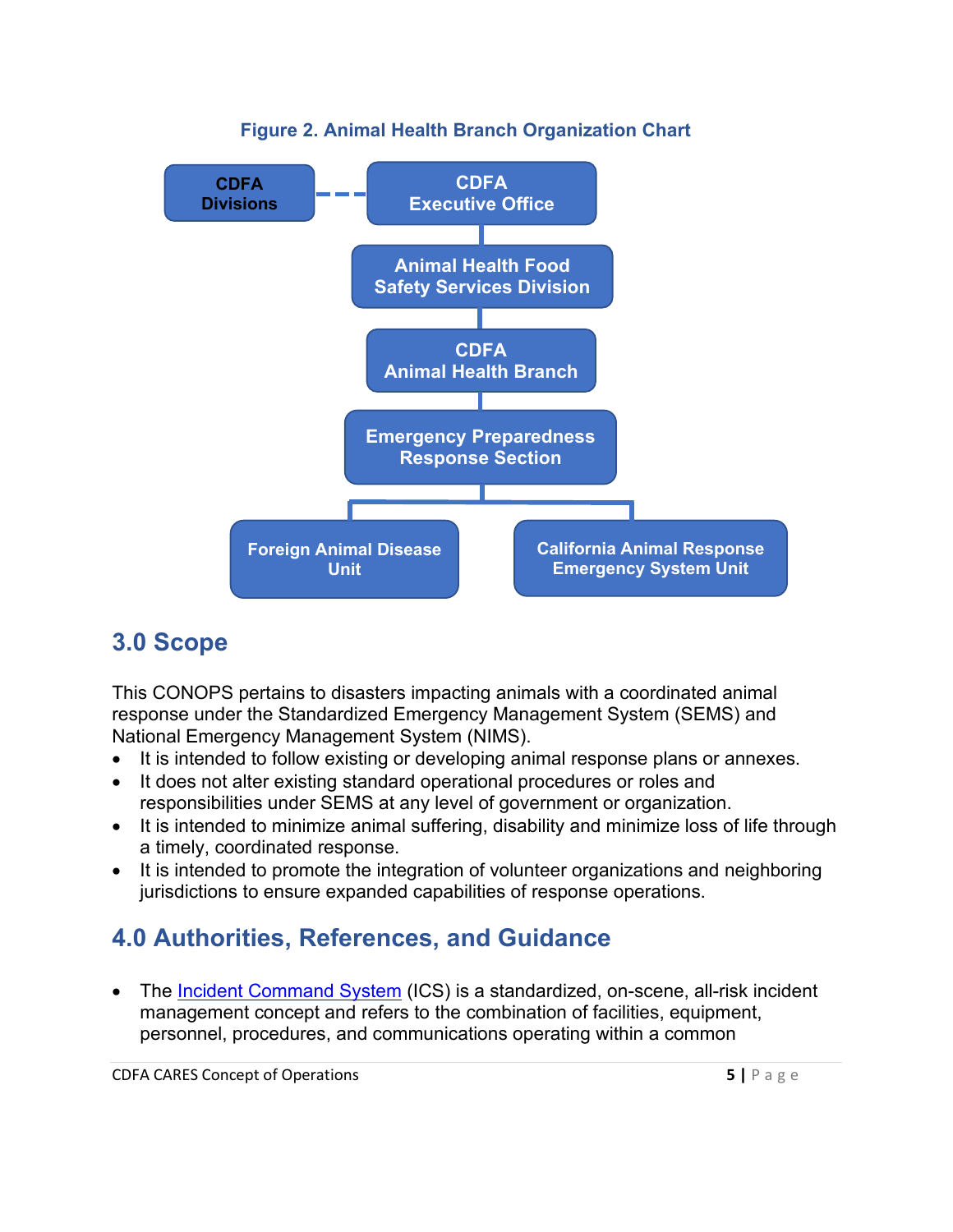organizational structure to match the complexities and demands of single or multiple incidents without being hindered by jurisdictional boundaries. It is designed to aid in the management of resources during incident response. The ICS is based on eight concepts that contribute to the successful application of this system. ICS has considerable internal flexibility. It can grow or shrink to meet different needs. This flexibility makes it a very cost effective and efficient management approach for both small and large situations.

- The [Standardized Emergency Management System](https://www.caloes.ca.gov/PlanningPreparednessSite/Documents/SEMS%20Regulations.pdf) (SEMS) resulted in a major revision of the [California Emergency Services Act.](https://www.caloes.ca.gov/LegalAffairsSite/Documents/Cal%20OES%20Yellow%20Book.pdf) With the Incident Command System at its foundation, SEMS emphasizes a standard organizational structure and terminology at all emergency management levels. The system was designed to enhance coordination among response organizations and facilitate the flow of emergency information and resources within and between the organizational levels. SEMS is intended to standardize response to emergencies involving multiple jurisdictions or multiple agencies. SEMS is intended to be flexible and adaptable to the needs of all emergency responders in California. California uses SEMS to coordinate and manage emergency response that involve more than one agency or jurisdiction. SEMS improves information flow; enhances coordination between agencies; and tracks resource mobilization and deployment.
- The [National Incident Management System](https://www.fema.gov/sites/default/files/2020-07/fema_nims_doctrine-2017.pdf) (NIMS) is a comprehensive, national approach to incident management that is applicable at all jurisdictional levels and across functional disciplines. It is intended to be applicable across a full spectrum of potential incidents, hazards, and impacts, regardless of size, location, or complexity; improve coordination and cooperation between public and private entities in a variety of incident management activities; and provide a common standard for overall incident management.
- The [California Emergency Services Act 2015](https://www.caloes.ca.gov/LegalAffairsSite/Documents/Cal%20OES%20Yellow%20Book.pdf) ed.
- The California Animal Response Emergency System (CARES) Unit resulted in a revision to the California Emergency Services Act. The CARES Unit provides operational guidance to assist with all aspects of animal care in the event of a disaster or emergency with the assistance of agencies and volunteer organizations. In addition, the CARES Unit provides resources such as publications, forms, and guidance documents as well as a functional and relevant website, for the public, animal businesses, shelters, and emergency planners. The CARES Unit is structured in accordance with the Standardized Emergency Management System and the Incident Command System.
- Animal Care and Control (hereafter known as Animal Services), may be its own department or part of a governmental animal care agency (e.g., Public Health, Public Works), law enforcement agency, or private animal welfare organizations contracting with cities or counties to provide animal services. Animal services has the responsibility for the care and welfare of domesticated animals and livestock within the county Operational Area (OA) as well as to assist in the control and eradication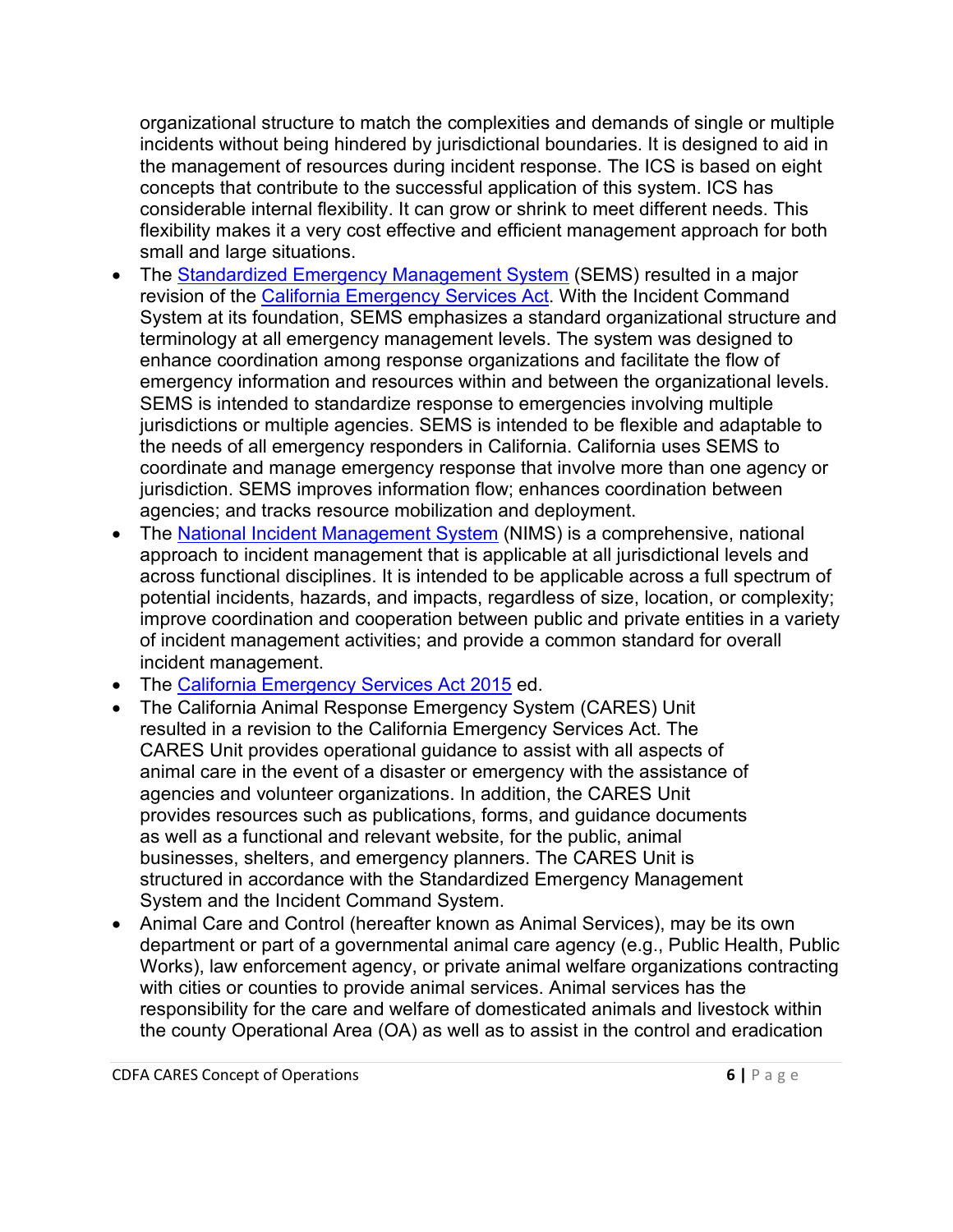of infectious diseases, the sanitation of premises, destruction of animals, and disposal of carcasses, manure, offal, refuse, condemned meat, and meat products jointly with animal owners. $^{\rm 4}$  $^{\rm 4}$  $^{\rm 4}$ 

- The California Governor's Office of Emergency Services (Cal OES) is responsible for the state's emergency and disaster response services for natural, technological, or human-caused disasters and emergencies, including responsibility for activities necessary to prevent, respond to, recover from, and mitigate the effects of emergencies and disasters to people and property.
- The Robert T. Stafford Relief Act as amended by the 2006 Pets Evacuation and [Transportation Standards](https://www.congress.gov/109/plaws/publ308/PLAW-109publ308.pdf) (PETS) Act<sup>[5](#page-9-1)</sup> and Emergency Assistance Act (42 U.S.C. 5121 et seq.), and Post Katrina Emergency Management Reform Act state that State and local government emergency operations plans should address the needs of individuals with household pets and service animals.
- The FEMA, under the PETS Act, has authority to provide rescue, care, shelter, and essential needs for individuals with household pets and service animals, and to the household pets and animals themselves following a major disaster or emergency.
- California Assembly Bill 450 entered into law in 2006, which adds §8608 to the Government Code and assures that California will comply with federal requirements. This law requires the incorporation of an existing program, CARES, into the State's SEMS.
- California Government Code §8608(a): The Office of Emergency Services shall approve and adopt and incorporate the California Animal Response Emergency System developed under the oversight of the Department of Food and Agriculture into the standardized emergency management system established pursuant to subdivision (a) of Section 8607(b) no later than January 31, 2007, the Department of Food and Agriculture shall enter into a memorandum of understanding with the Office of Emergency Services and other interested parties to incorporate the CARES Unit into their emergency planning.
- [Public Utilities Code \(PUC\) 99166](https://www.cdfa.ca.gov/AHFSS/Animal_Health/pdfs/PUC99166BestPractices_08-12-2021_Final.pdf) Public Transit (a) If an evacuation order is issued that covers all or a portion of a public transit operator's service area, the public

<span id="page-9-0"></span><sup>4</sup> Master Mutual Aid Agreement states that each party agrees to furnish resources and facilities and to render services to each and every other party to combat any type of disaster. However, no party is required to unreasonably deplete its own resources, facilities, and services in the process of furnishing Mutual Aid.

<span id="page-9-1"></span><sup>5</sup> Sections [613(b)(3), 611 (e & j), 403(a)(3)] of the "Stafford Act". The amendments in sections 613 and 403 refer to "individuals with household pets and service animals". The amendments in section 611 refer to "people with pets and service animals". Key words- "individuals with" and "people with" noting the focus is upon the person and only secondarily upon an animal. One of the amendments to section 403, when addressing "provisions of rescue, care, shelter, and essential needs" speaks solely "(ii) to such pets and animals". This statement has been touted by some individuals as prescribing an obligatory need to address all animals. This is not the case. Both paragraph structure (ii) as a sub listing to (i) and the word "such" place the reference specifically back to "individuals with household pets and service animals" as stated in (i). The intent of this provision is to assure that animals associated with rescued individuals are evacuated, cared for, sheltered, etc. as are their owners.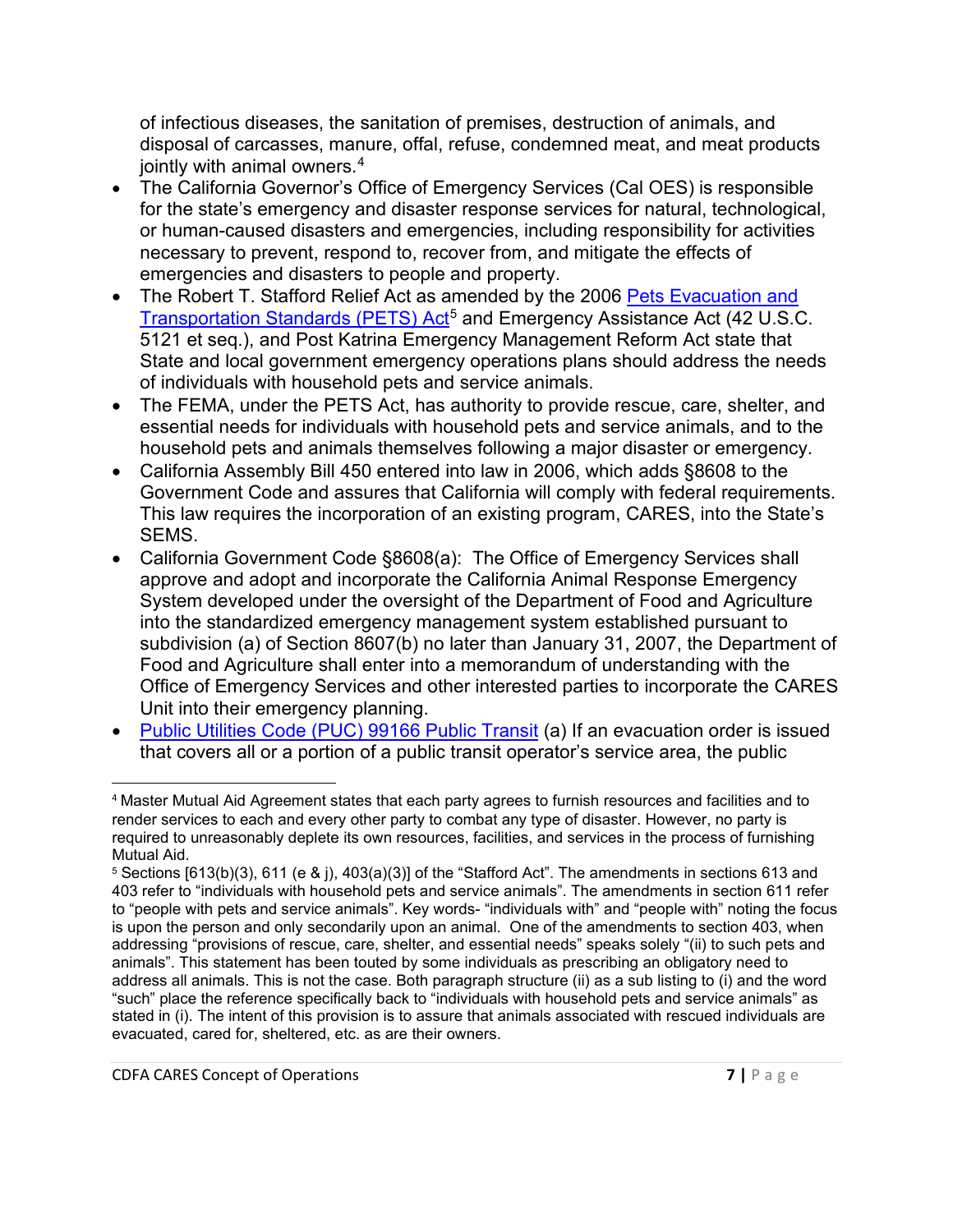transit operator shall authorize passengers to board public transit vehicles with their pets in the area covered by the evacuation order, consistent with best practices developed by CDFA in collaboration with Cal OES.

- Cal OES and CDFA memorandum of understanding dated January 31, 2007: Memorandum of Understanding (MOU) between Cal OES and CDFA was agreed upon and signed as required by the government code and stipulates support to local government, integration of stakeholders, defining roles, and coordinating resources.
- Executive Order W-9-91 Initiative Number 6: Memorandum of Understanding for Animal Care During Disasters Completed in compliance with the Flood Emergency Action Team (FEAT) - coordinate a program of disaster relief to ensure preservation of animal life and to protect public health and welfare by providing emergency animal care.
- Executive Order W-9-91: The Director, Office of Emergency Services, may assign specific emergency functions to a given state agency where such functions are consistent with duties and responsibilities identified in the State Emergency Plan.
- California Disaster and Civil Defense Master Mutual Aid Agreement<sup>6</sup>
- [Emergency Management Mutual Aid](https://www.caloes.ca.gov/PlanningPreparednessSite/Documents/09%20EMMA%20Plan%20and%20Annexes,%20November%202012.pdf) (EMMA)<sup>[7](#page-10-3)</sup> provides emergency management personnel and technical specialists, not covered by Law Enforcement or Fire Mutual Aid plans, in support of emergency operations and response of affected jurisdictions throughout California. EMMA will be used as required by the county Operational Area. Cal OES coordinates mutual aid from requesting to providing jurisdiction, primarily drawing from local government sources. As necessary, Cal OES may provide state agency employees in response to mutual aid requests. This is accomplished through a Cal OES generated MRT.
- [State of California Emergency Plan 2017](https://www.caloes.ca.gov/PlanningPreparednessSite/Documents/California_State_Emergency_Plan_2017.pdf) edition, dated 2005.
- California Emergency Support Functions (CA-ESFs) 2017, original Emergency Functions Executive Summary 2013.
- [Emergency Management Assistance Compact](https://www.fema.gov/pdf/emergency/nrf/EMACoverviewForNRF.pdf) (EMAC)<sup>[8](#page-10-4)</sup> 1996 (Pub. L. 104-321).

# <span id="page-10-0"></span>**5.0 Situation and Assumptions**

## <span id="page-10-1"></span>**5.1 Situation**

**CDFA CARES Concept of Operations 8 | Page** 

<span id="page-10-2"></span><sup>6</sup> Master Mutual Aid Agreement states that each party agrees to furnish resources and facilities and to render services to each and every other party to combat any type of disaster. However, no party is required to unreasonably deplete its own resources, facilities, and services in the process of furnishing Mutual Aid.

<span id="page-10-3"></span> $7$  EMMA Plan, November 2012, p. 3: EMMA resources are normally provided to assist in local and operational area Emergency Operations Centers (EOC's) and community service centers staffed by federal, state, and local officials. Therefore, requests for EMMA resources would typically be expected after a local emergency is declared.

<span id="page-10-4"></span><sup>8</sup> Under the FEMA National Response Framework, EMAC is a national interstate mutual aid agreement that is all hazards and enables states to share resources during times of disaster.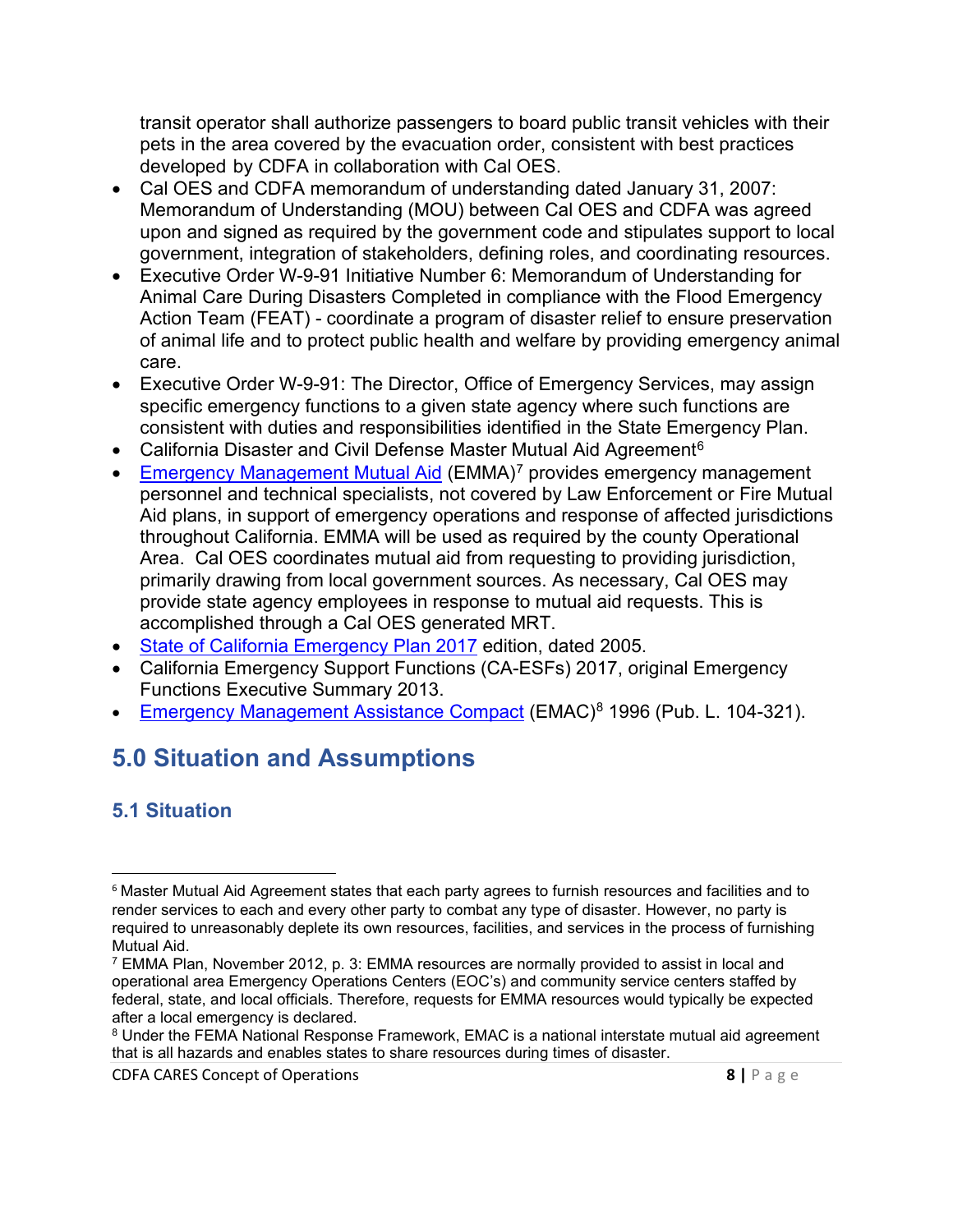#### <span id="page-11-0"></span>**Risk**

- California is vulnerable to various threats and hazards that may warrant evacuation of large numbers of people and their service animals and pets, as well as farm animals such as poultry, equine, cattle, and other livestock.
- Historically, the most impactful threats and hazards to life and property have been wildfires, floods, and earthquakes. Climate change has exacerbated wildfires, floods, drought (catalyst for wildfires), and other extreme weather events.
	- $\circ$  Wildfires In the last several years, fire season is starting earlier and ending later, setting an emerging trend. California's 5-year drought, and climate change (Flannigan et al 2000; Westerling, 2016) are catalysts for this trend.
	- $\circ$  Earthquakes California is earthquake country. The central and southern areas of the state are at great risk for an extreme catastrophic earthquake.
	- o Floods Per the Department of Water Resources, all regions of California are susceptible to flooding at different times of the year and in different forms ranging from tsunamis in coastal areas to alluvial fan flooding at the base of hillsides, and from fast-moving flash floods to slow rise deep flooding in valleys.
- An emergency or disaster can cause large numbers of casualties, damage, displacement of people and animals, disruption of critical infrastructure, and interruption of supply chains that requires coordination among government to ensure the public and animal health and safety.
- In the aftermath of a major emergency or catastrophic event, displaced, missing, hurt, diseased, or dead animals can be magnified.

#### <span id="page-11-1"></span>**General Response**

- Existing local procedures and SEMS and NIMS will be followed.
- Emergency response is best coordinated at the lowest level of government involved in the emergency.
- Local authorities maintain operational control and responsibility for emergency management activities within their jurisdiction, unless otherwise superseded by statute or agreement.
- Mutual Aid is requested when needed and provided as available.
- Mitigation activities conducted prior to the occurrence of a disaster result in a potential reduction in loss of life, injuries, and damage.
- Supporting plans and procedures are updated and maintained by responsible parties.
- Disaster animal care will be consistent with all-hazard emergency management concepts/principles.
- The public and media outlets will require critical information related to the status of animals and the emergency actions that are being taken to protect them in an emergency.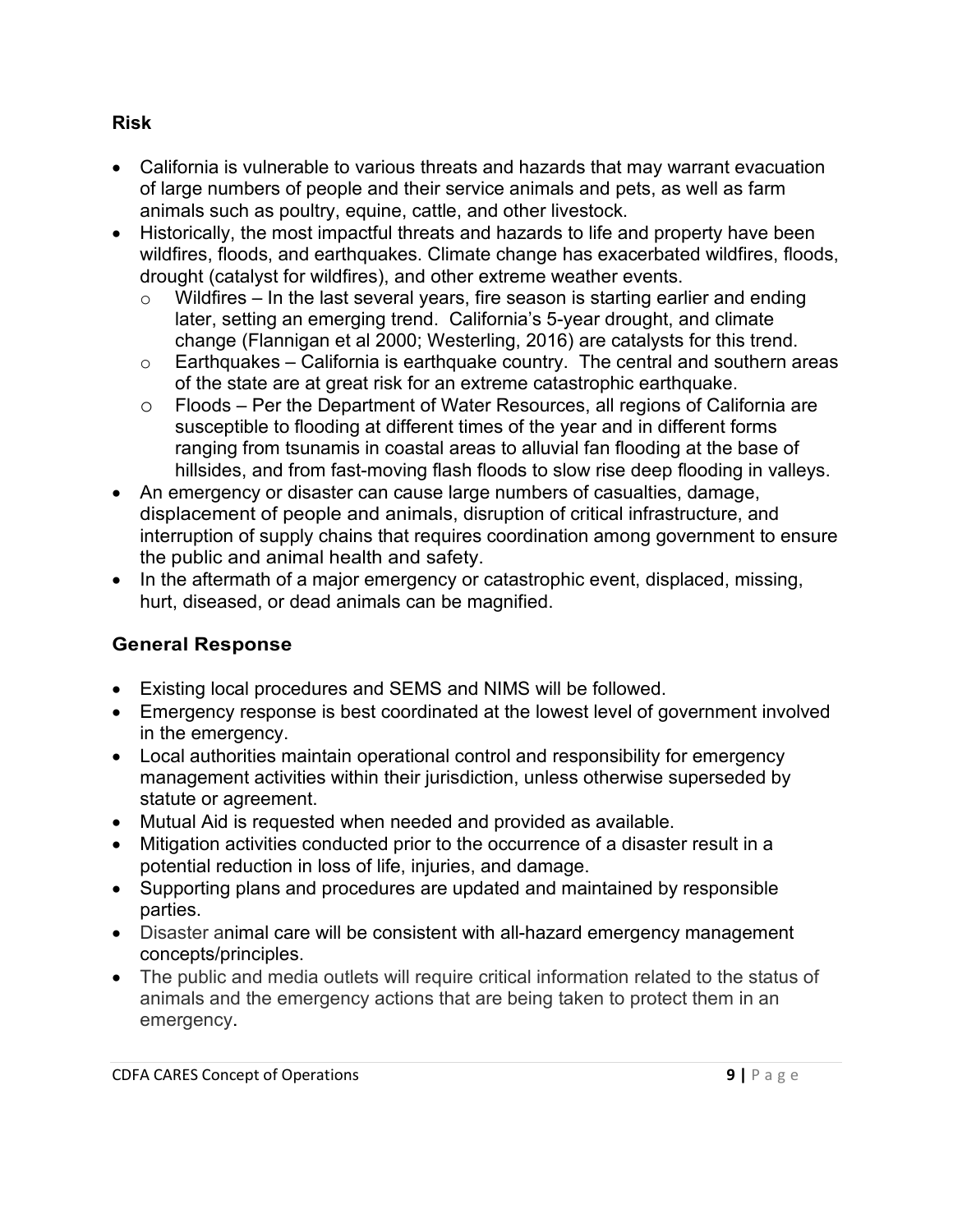#### <span id="page-12-0"></span>**Local Government Emergency Management and Whole Community**

- Incidents typically begin and end locally, and are daily managed at the lowest geographical, organizational, and jurisdictional level.
- Local county OAs and city agencies have the primary authority to provide services and render aid to people who need to evacuate with their pets and require shelter accommodations.
- It is the responsibility and authority of the County to ensure that the governmental response to an event requiring emergency animal services is appropriate.
- OA agencies with jurisdiction over animal services and health and welfare will take the necessary steps to adequately plan and prepare for potential disasters or emergencies based on the PETS Act and in accordance with existing emergency operation plans.
- Local animal services agencies will organize the transportation of animals to safe areas or shelter sites based on their written procedures for evacuations.
- Local primary and support agencies and organizations will track evacuated animals to provide for accountability and to ensure for reunification of animals with their owners.
- Local government plans may vary in their sheltering accommodations for pets.
- Local Animal Service's agencies may be located within the county in different organizational configurations depending on the county. Animal services could be a section in the county Public Health Department, included in the Agricultural Commissioner's Office, division in the county Sheriff's Department, or its own agency. This should be carefully considered when OAs request mutual aid for these resources.
- Owners of pets, service animals and/or livestock should have the ultimate responsibility for the safety of their animals and should be prepared to evacuate their animals.
- Livestock owners should be given advance warning of mandatory evacuation orders to allow them time to load and transport livestock, if possible, given the logistical complexity of such evacuations and challenge to find adequate re-location sites. As an alternate, shelter-in-place may be required.
- Some animals simply cannot be evacuated due to population size, special needs, or other factors. When animals are left to shelter-in-place (i.e., shelter in the animal's current location – pasture, boarding facility, etc. rather than moving them to shelterat-home) within evacuation areas, OAs and local governments will need to prepare for feeding and care of these shelter-in-place animals.
- Pet and livestock owners, when notified of an impending emergency will take reasonable steps to protect and care for animals in their possession, and if evacuated will normally take their domestic animals with them, or place them in prearranged private boarding kennels, stables, or similar facilities.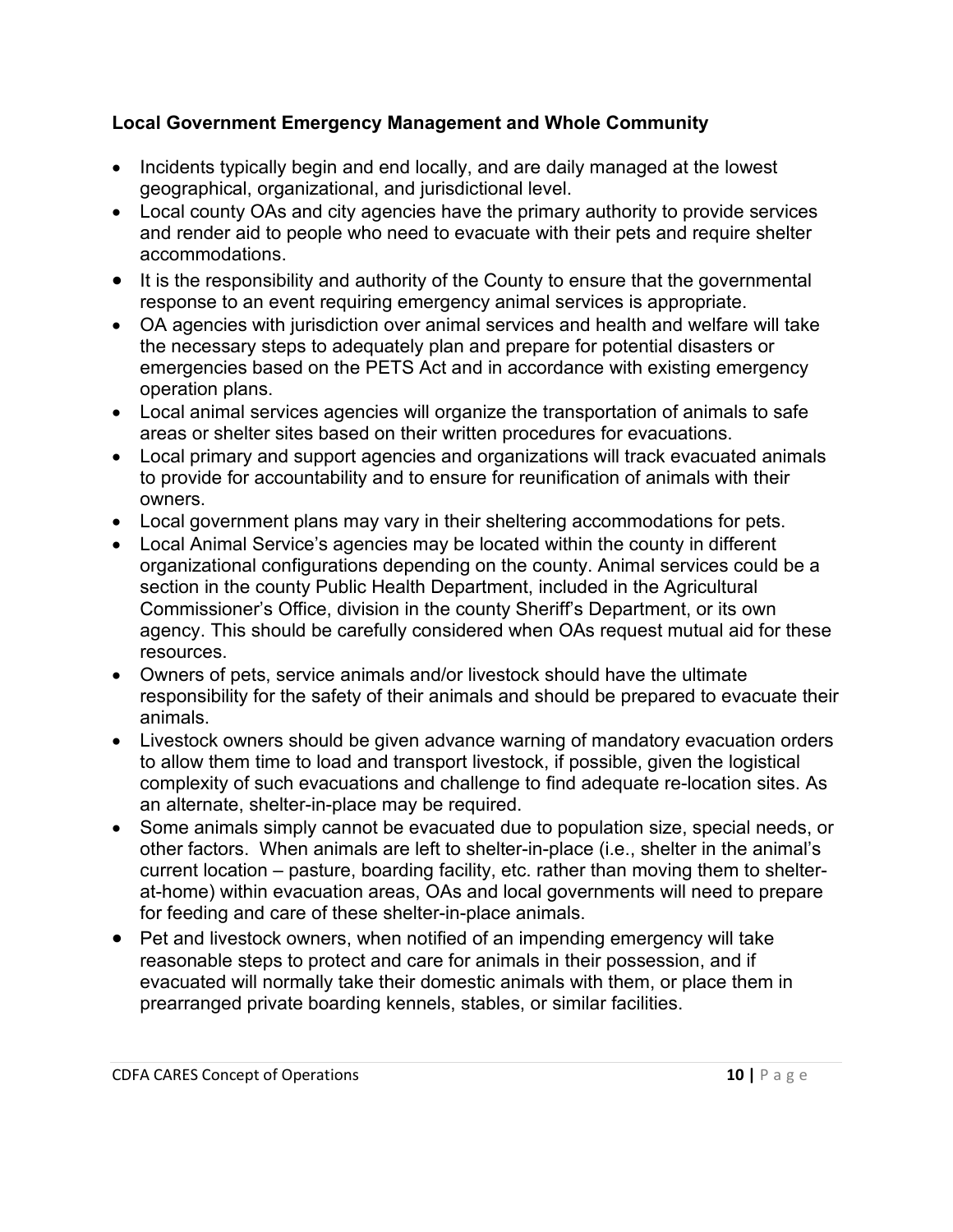- There will be circumstances when pet and livestock owners will not be able to protect their animals during an emergency or disaster or may opt to abandon their pets during disaster. This includes unscheduled drop-offs at animal facilities.
- In an emergency or disaster, animals or livestock may escape, or owners who are unable to evacuate their animals, release them for their safety, but they may run accidentally towards other risks. Abandoned animals are likely to suffer in an emergency and pose a risk to rescuers and the public.
- Owners of pets, service animals, and/or livestock who don't evacuate because they don't want to leave their animals behind, put their animals, themselves, and first responders in danger.

### <span id="page-13-0"></span>**Escalation**

- Emergencies may occur at any time with little or no warning and may exceed capabilities of local, state, federal, tribal governments, and the private sector in the affected areas.
- In a major emergency or catastrophic event, the impact may not allow for pet owners and caregivers to evacuate with their pets on their own and it may become overwhelming to local jurisdictions. State lead and support agencies, and volunteer organizations with the responsibility for the care of animals will need to coordinate and assist.
- State agencies and departments with regulatory oversight responsibilities will continue in their same roles during all phases of an emergency. During response and recovery, Cal OES may direct a State agency to provide emergency assistance, including resources, through the emergency management system.
- Mutual aid, cooperative agreements, and other forms of emergency assistance will be provided when affected jurisdictions fully commit or reasonably exhaust their resources including through purchase, contract with a state agency or private sector, or other existing agreement such as county to county.
- In accordance with CA-ESF 11, CDFA and state agencies will support local animal-related response through resource coordination and by helping to connect the requesting agency with needed resources but, for the most part, cannot provide tactical operations in the field.
- The CARES Unit will deploy staff, within its capabilities and limitations, to support a disaster when the Cal OES State Operations Center (SOC) or Regional Emergency Operations Center (REOC) tasks CDFA as a state agency through a MRT.
- The EMAC will facilitate sharing of assistance among states such as personnel, services, equipment, and supplies during a proclaimed state of emergency. State to state assistance can also occur through interstate agreements and MOUs.
- The federal government will provide emergency assistance to California when requested and in accordance with the National Response Framework (NRF).

## <span id="page-13-1"></span>**5.2 Assumptions**

**CDFA CARES Concept of Operations 11 |**  $P$  a g e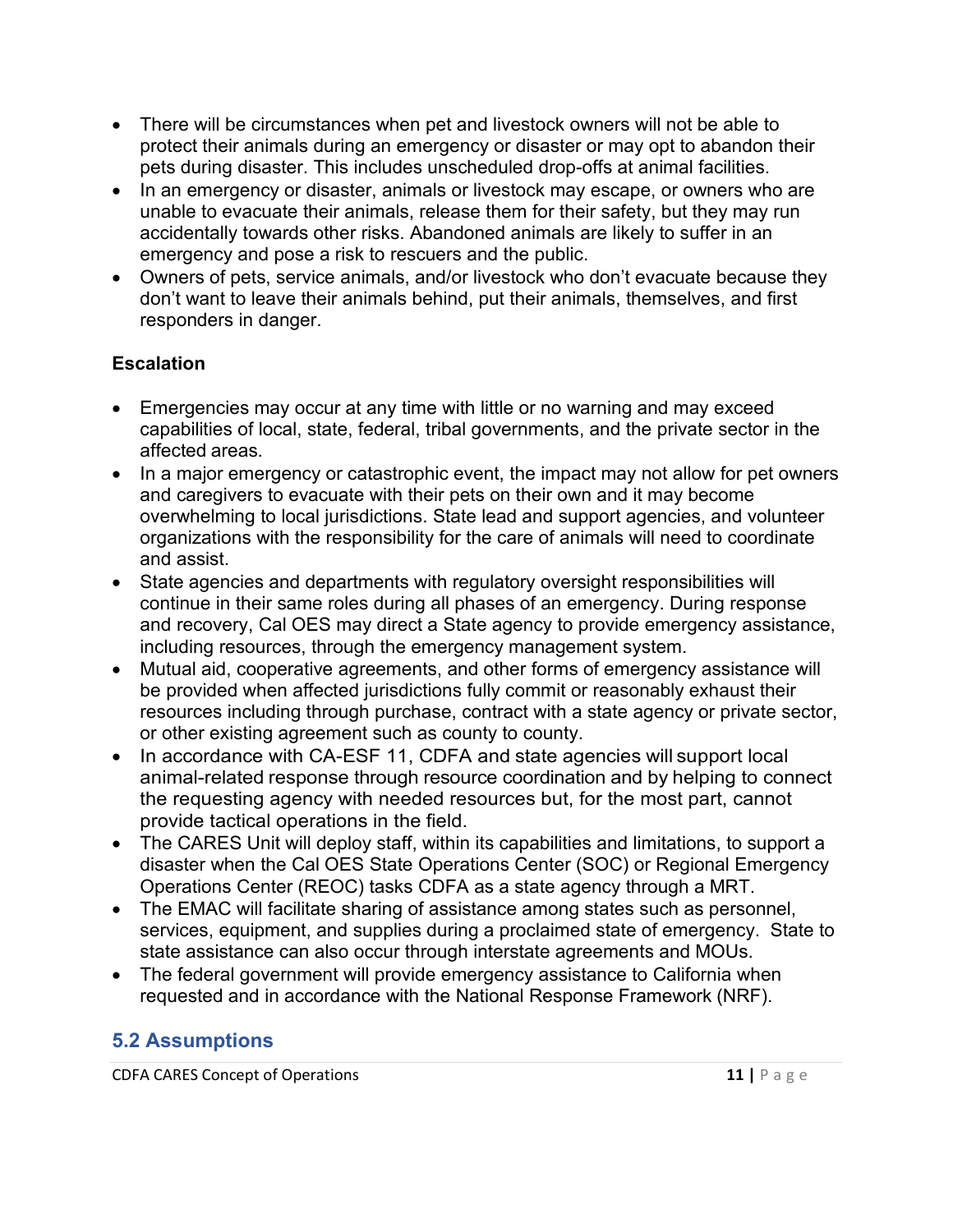- Human-caused and natural disasters will occur and likely involve animals.
- Disasters will result in injuries, fatalities, interruption of essential services, and displacement of people and animals. The safety and well-being of animals will directly impact public health and safety. Failure to support evacuation, sheltering, rescue, and care for animals will lead to owners refusing to evacuate, attempting to reenter hazardous areas, and having significant negative effects on their mental health and well-being as well as endanger first responders.
- Most pet owners do not make evacuation plans and have not stockpiled resource and supplies to care for their pets.
- Many residents assume governmental resources will be available to rescue them and their pets in an emergency.
- Animal owners requiring emergency shelter often choose between deserting their animals, refusing to evacuate, or evacuating their animals to a pre-determined site.
- Some pet owners, especially livestock, will leave pets behind due to lack of transportation equipment.
- Many owners will be separated from their animals because of the disaster and animals will arrive at the shelter without any documentation or medical history.
- When human-caused and natural disasters escalate to a State-level emergency response, it is the responsibility of the California Emergency Support Function 11 (CA-ESF 11) with the support and authority of the supporting ESFs and assistance and support of the CARES Unit to ensure that the response to events involving animals is appropriately responded to within the capabilities and limitations of CDFA under its authority and the authority of the supporting ESFs.
- CDFA may initiate specific actions independent of being tasked by Cal OES for situational awareness and planning but may communicate to and coordinate with the California Governor's Office of Emergency Services (Cal OES), United States Department of Agriculture (USDA), and local government.
- The CDFA actions identified in the CONOPS will assist local government.
- Coordination among local, state, tribal, and federal agencies, together with volunteer organizations and the private sector, will be required to address the scope of animal-related issues in adisaster.
- Local government may have efficient animal programs and response plans to address animal issues in all four phases of emergency management (i.e., mitigation, preparedness, response, recovery) and those programs and plans may vary from county to county and operationally but should be consistent with SEMS and NIMS.
- This CONOPS does not restrict or supersede local government operations that are consistent with SEMS and NIMS.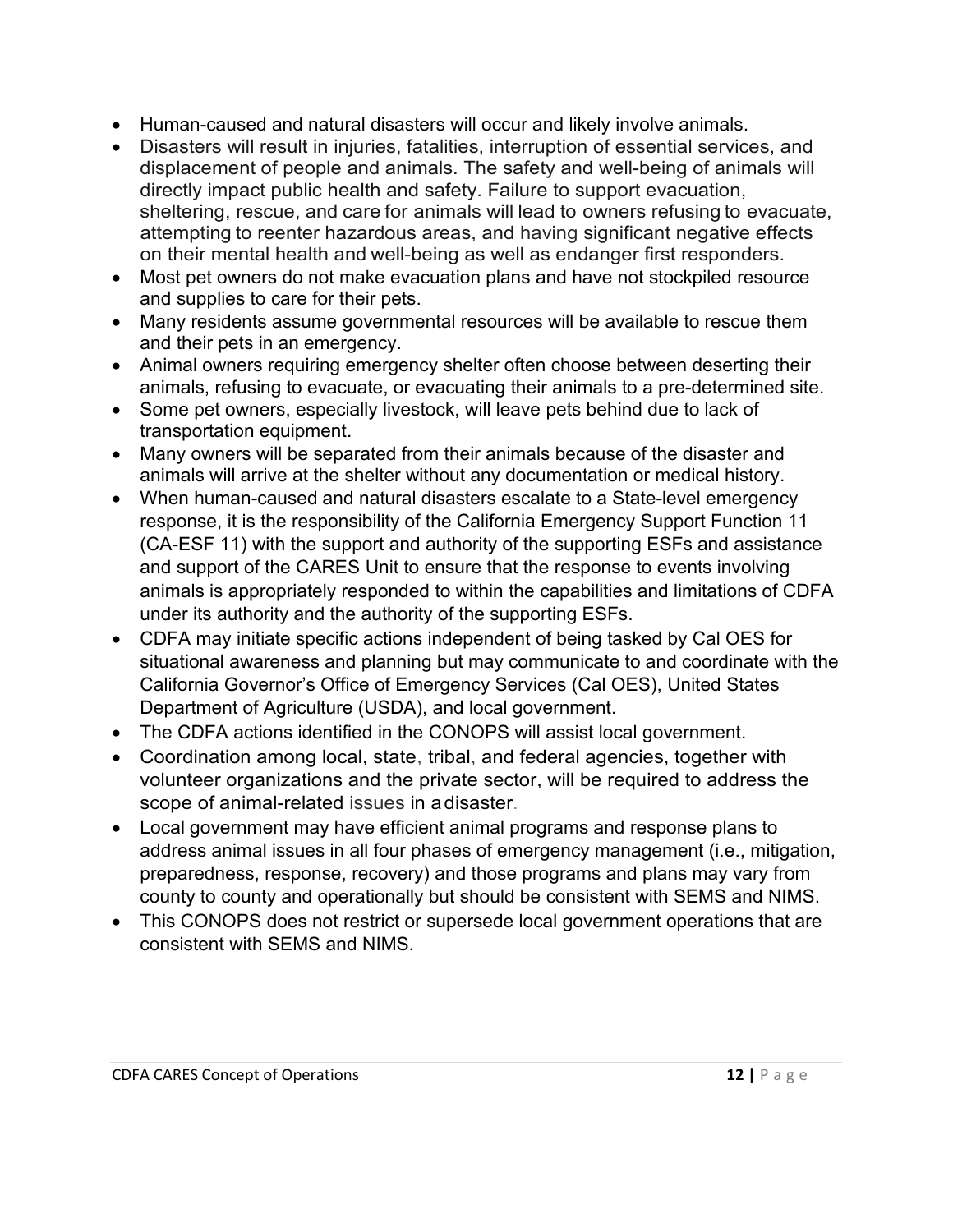## <span id="page-15-0"></span>**6.0 CARES Mission**

The CDFA CARES' mission is to collaborate with response agencies to build capabilities and coordination that protect the safety of animals during the four (4) phases of emergency management.

# <span id="page-15-1"></span>**7.0 CARES Goals and Objectives**

#### <span id="page-15-2"></span>**7.1 Goals**

This CONOPS addresses five strategic goals listed below, which provide an overarching framework for the specific functions CARES will carry out to achieve the goals. Associated with each strategic goal are operating objectives and the related supporting activities.

- CARES will coordinate activities jointly with Cal OES to minimize animal suffering, loss of life, and potential disability by ensuring a timely and coordinated assistance to emergencies or disasters involving animals.
- CARES is committed to promoting a whole community approach to ensure the safety and welfare of people and their animals.
- CARES will carry out the duties of a responding state agency in coordination with local, state, and federal government who have joint responsibility and authority for the protection of animals.
- CARES shall support local government through the development of resources and tools, providing guidance and technical expertise, planning, response, and recovery as well as empower local government and bridge the integration of volunteer organizations.
- CARES, as an adjunct to the CA-ESF 11, shall assist and support the CDFA CA-ESF 11 by activating the CDFA department operations center (DOC) when warranted, and based on a Cal OES MRT, may fill positions in various operations centers including the SOC as CDFA Agency Representative (AREP), SOC State ACTF, Regional Emergency Operations Center (REOC), a county Animal Services DOC and/or county OA Emergency Operations Center (EOC).

#### <span id="page-15-3"></span>**7.2 Objectives**

**CDFA CARES Concept of Operations 13 |**  $\overline{P}$  a g e These objectives are derived from the *January 31, 2007* MOU pursuant to the California Food and Agricultural Code section 482 and in furtherance of the regulations adopted pursuant to Government Code sections 8550 and 8551, under the "California Emergency Services Act" of the Governor's Office of Emergency Services. In order to adhere to the language of the MOU between CDFA and Cal OES, any references to CDFA refer to the CARES Unit. The following coordination and support activities will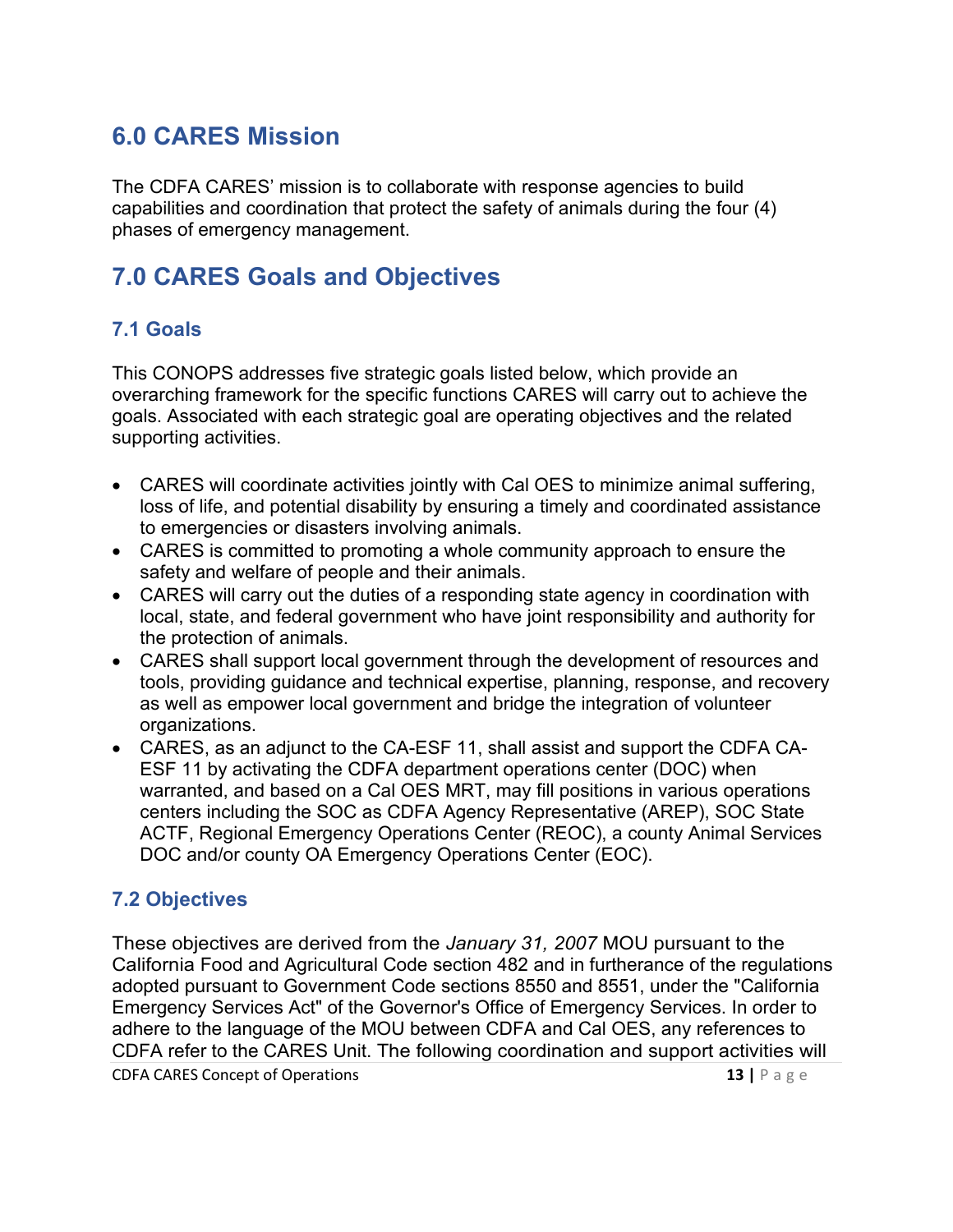be impacted by the degree of resource availability (including State agency personnel, equipment, and supplies) necessary to achieve the goals of both Cal OES and CDFA to continue existing obligations.

- CDFA and Cal OES will encourage and support local governments in their efforts to include livestock, service animals and household pets or companion animals in disaster planning in accordance with SEMS and NIMS.
- CDFA and Cal OES will develop emergency responder roles and responsibilities related to animal evacuation, shelter, and veterinary care during disasters through collaboration with University of California, Davis (UC Davis) California Veterinary Emergency Team (C-VET) program by creating resource typing of animal-related resources that could be incorporated into the State Emergency Response Plan and/or supporting documents.

*CARES proposes to meet this objective by doing the following:*

- o CARES has been collaborating with a private nonprofit organization by creating position resource typing of animal-related resources that could be potentially used statewide.
- o CARES, in coordination with the UC Davis C-VET program, will collaborate on the development of the emergency responder roles and responsibilities during disasters.
- CDFA will provide technical expertise to Cal OES to document potential emergency response resource needs and develop and support resource identification and tracking systems that can be used to address animal-related emergency events during disasters.

*CARES proposes to meet this objective by doing the following:*

- o CDFA, within its capabilities and limitations, will provide staff to serve in essential positions in operation centers including the SOC State ACTF.
- CDFA and Cal OES will coordinate the integration of collaborating organizations, agencies and individuals into Californiaanimal response emergency planning and preparedness projects.

*CARES proposes to meet this objective by doing the following:*

- o CARES will coordinate with the UC Davis C-VET program to integrate local animal response teams e.g., Community Animal Response Team (CART) as well as other volunteer agencies/organizations into the program.
- o CARES will assist and support the UC Davis C-VET program, which will assist in the support and training of a network of government agencies, nongovernmental organizations, and individuals to assist in the evacuation and veterinary care of household and domestic animals and livestock in emergencies, including disaster preparedness, response, recovery and mitigation, and shall ensure that the training and the care provided by or coordinated by the program are at levels that are consistent with those standards generally accepted within the veterinary profession.
- o CARES maintains a resource catalog of animal-related disaster support resources and disseminates this information to OAs.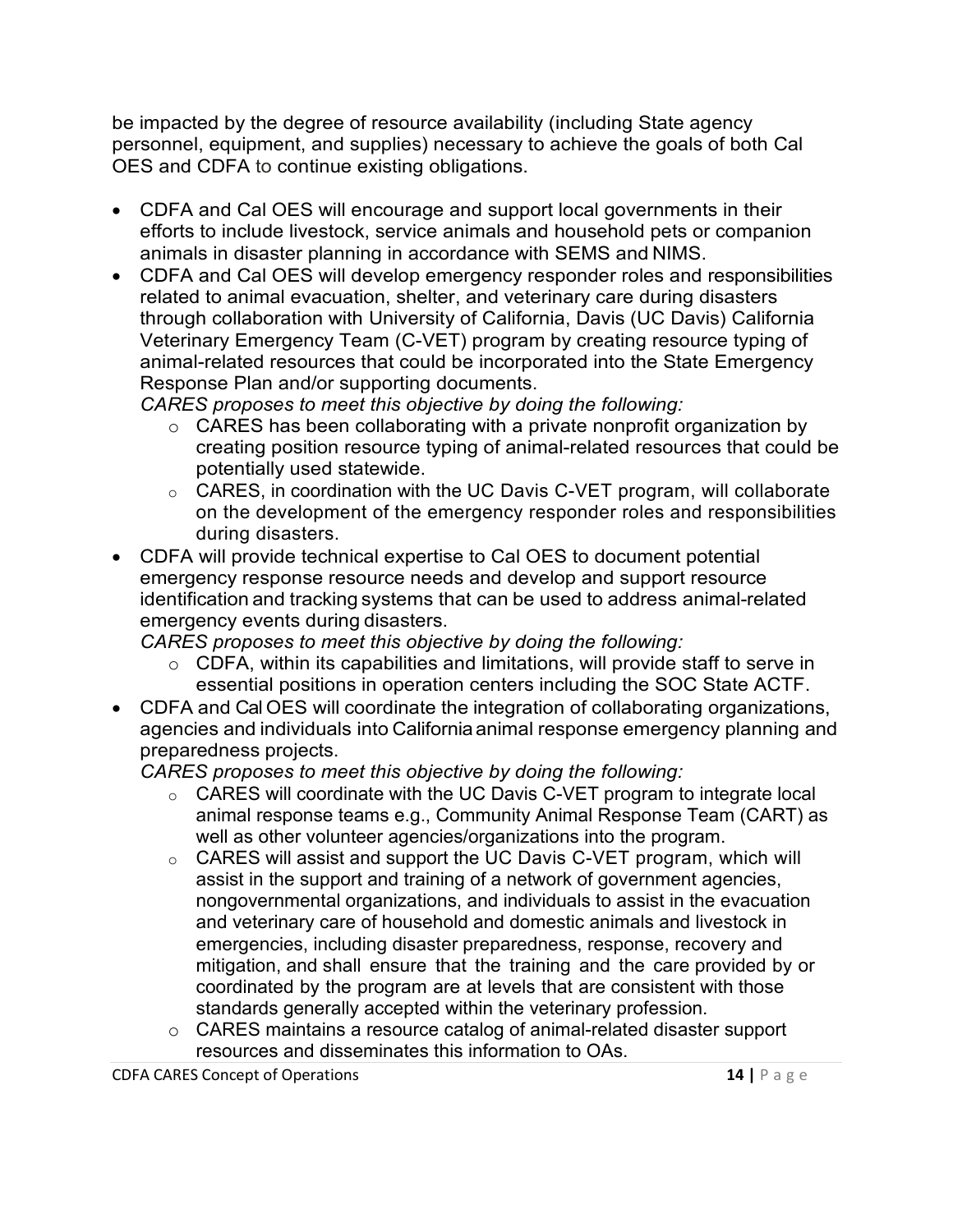• During a disaster, Cal OES will support the incorporation of animal evacuation, care and shelter needs into the emergency response in accordance with SEMS and NIMS.

*CARES proposes to meet this objective by doing the following:*

- o CARES Unit will liaise with and support the UC Davis C-VET program to conduct or support research on best practices for the evacuation and care of the animals in disasters.
- During a disaster, CDFA will provide technical expertise to support resource deployment intended to address animal evacuation, shelter, and veterinary care in accordance with SEMS and NIMS.

*CARES proposes to meet this objective by doing the following:*

- o CARES will accomplish this through mission coordination of volunteer organizations with expertise, use of the UC Davis C-VET program, CARES Veterinarian General, CA-ESF 11/ESF 8 activation of Medical Reserve Corps and/or the State's pursuit of Federal and out-of-state resources through the EMAC.
- o CARES will provide staff to fill the Animal Emergency Response Shelter Technical Specialist role.
- CDFA and Cal OES will collaborate to develop, propose and/or maintain funding strategies related to this MOU to enhance the capability of the CARES Unit as well as response groups that support local jurisdictions in response and recovery operations.

*CARES proposes to meet this objective by doing the following:*

 $\circ$  CARES will seek applicable funding opportunities and/or, to the extent possible, assist the UC Davis C-VET program with the promotion and recruitment process to attract viable candidates for the program, which will support local government response and recovery operations.

# <span id="page-17-0"></span>**8.0 CARES Resources and Capabilities**

The CARES is a unit in EPRS that is capable of providing assistance and support in all four phases of emergency management such as planning resources for the public, animal businesses, shelters, volunteer organizations, and emergency planners as well as providing direct assistance to local government emergency management and animal services in planning and preparedness. The CARES is one of the core functions of the CA-ESF 11. The primary responsibility of CARES is to assist and support the CA-ESF 11 Coordinator and to staff the CDFA DOC when activated. While the CARES can perform certain tasks and activities during response operations, there are others it does not have the authority or capability to perform. CARES' role in response operations entails assisting and supporting local and state government and the CA-ESF 11 with mission coordination of animal-related resources within the capability of the CARES during human-caused and natural disasters when an incident escalates to a State-level emergency and when Cal OES tasks the CARES under its authority through a MRT.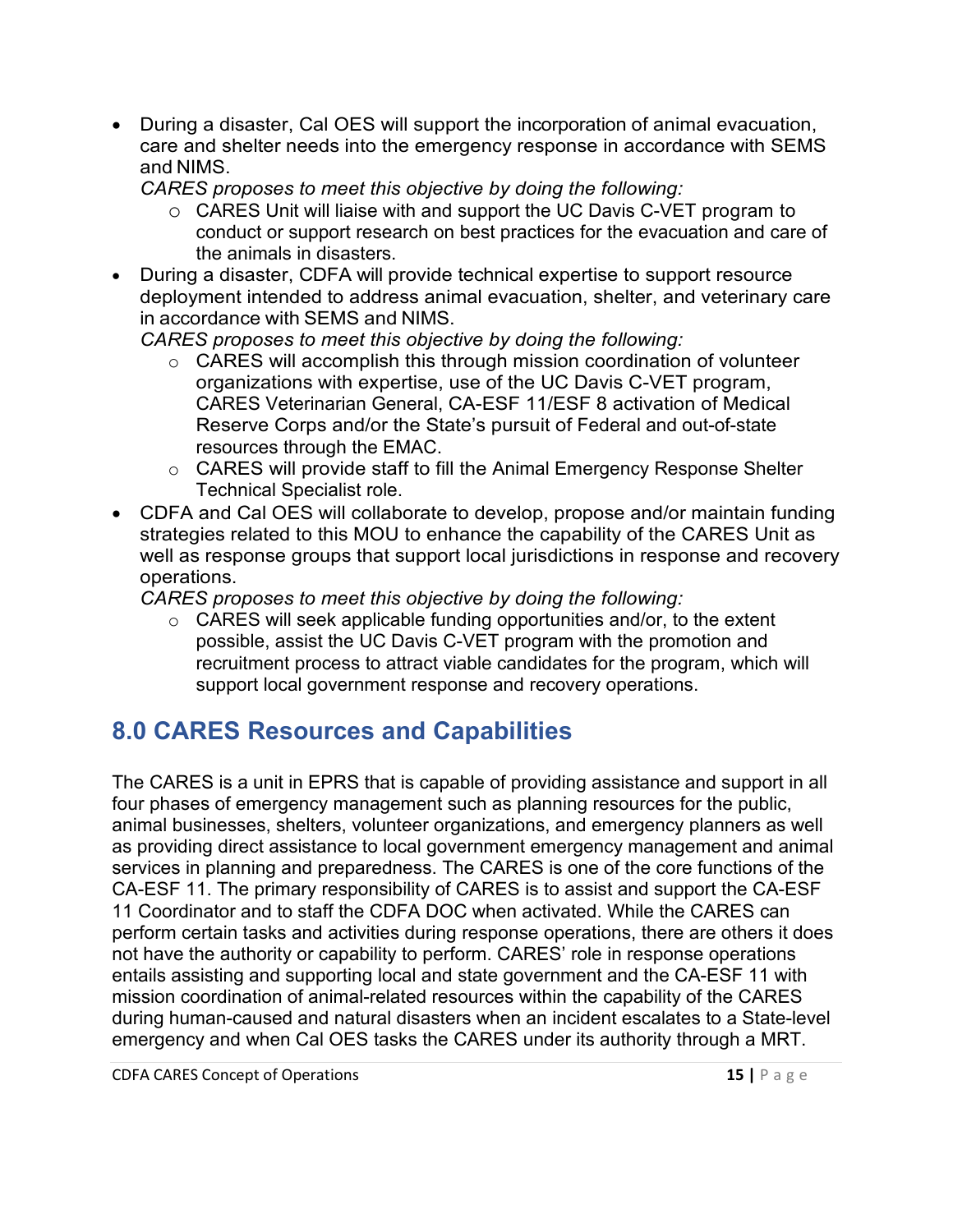Resource requests start at the lowest level of government. Resource requests should be coordinated internally at each level of government to ensure all available resources e.g., internal to the county and city, working overtime, recalling staff, mutual aid (unaffected neighboring jurisdictions), purchase, contracts, and volunteer organizations, are considered before being placed to the next higher level.

CARES can support an incident with resource coordination to fill the gap and will make every attempt to provide staff to fill select positions in operations centers through a MRT. It is important to note that the CDFA CARES Unit does not have a cache of resources and supplies. Additionally, many of the animal-related resources accessible to local government emergency management are the same resources accessible to CDFA CARES representatives, so when the CDFA CARES Unit ultimately receives a resource request, the resource may be tapped out. This is why the CARES strives to form collaborative relationships with emergency response agencies and volunteer organizations to build capabilities and coordination that lead to successful disaster response operations which includes an understanding of the resource request process in accordance with SEMS.

CARES is committed to promoting a whole community approach to ensure the safety and welfare of people and their animals. The CARES will assist and support local and state government and the CA-ESF 11 in response operations by doing the following:

- Mission coordination of animal-related resources within the capability of the CARES during human-caused and natural disasters when an incident escalates to a Statelevel emergency and when Cal OES tasks the CARES under its authority through a MRT. Mission coordination includes but may not be limited to:
	- o Volunteer organizations/non-governmental organizations (NGO)
	- o Private nonprofits (PNP)
	- o County Animal Services resources
	- o Disaster veterinary professional volunteers e.g., Medical Reserve Corps (MRC)- California Veterinary Medical Reserve Corp (CAVMRC), UC Davis Veterinary Emergency Response Team (CVERT), University California Davis California Veterinary Emergency Team (C-VET)
	- o Veterinary response team volunteers e.g., Northern California Association of Equine Practitioners (NCAEP)
	- o Volunteer Organizations/Volunteer Response Teams e.g., CART, Large Animal Response Team (LART), Humane Societies, Disaster Animal Response Team (DART), etc.
	- o Out-of-State Volunteer Organizations and Teams with animal disaster missions (e.g., TX A&M VET, LSART, FL SART, etc.) through the State activation of the EMAC.
- Maintain situational awareness and prepare situation reporting of the disaster involving animals.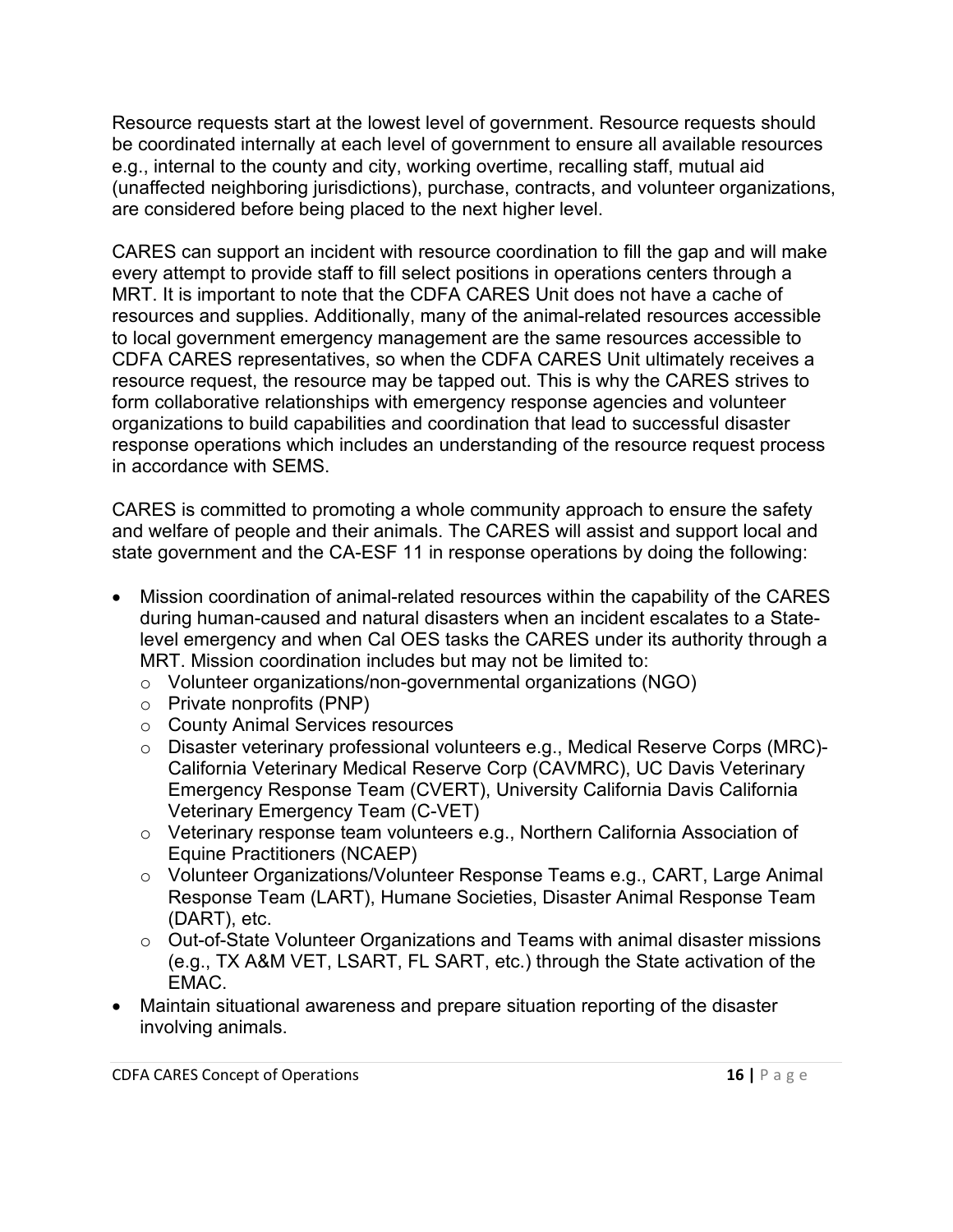- Assist and support the CA-ESF 11 Coordinator to facilitate the health, safety, and animal welfare<sup>[9](#page-19-0)</sup> of household pets, service and companion animals, and livestock.
- Provide CARES staff for select operations center's positions, and field operations to assess unmet needs/situational awareness; requires a SOC mission resource task. (*EMMA takes precedence for this type of request.*)
- Coordinate limited procurements for consumables e.g., veterinary medical supplies, feed, when local government has reasonably exhausted the local resources including contracts and MOUs.
- Provide limited carcass disposal technical expertise as a consequence of a humancaused and natural disasters. (*During these events, the county is responsible for carcass disposal and an emergency proclamation is typically required to enable alternate disposal method(s) if the normal carcass disposal system(s) is disrupted*.).
- Post and distribute disaster assistance opportunities to eligible producers for certain adverse weather events or loss conditions.

CARES *does not* have the authority or capability to perform any of the following:

- Response support for exotics, wildlife, or zoos under authority of Department of Fish and Wildlife (CDFW) or United States Department of Agriculture (USDA) Animal and Plant Health Inspection Service (APHIS) Animal Care.
- CDFA Veterinary Medical Care (*CDFA veterinarians are nonpracticing perform regulatory functions. May possibly serve as technical experts on animal care and welfare during human-caused and natural disasters.).*
- Staff for field assessments or reconnaissance due to limited number of staff.
- Staff operations centers for all counties responding to an incident especially if it is multi-regional; limited availability of CDFA staff in the Emergency Preparedness and Response Section (EPRS) and Animal Health Branch (AHB).
- Staff as Shelter Workers and/or provide daily animal populations for shelters under local government authority.
- Staff as Animal Control Officers (ACO) because this classification is ordinarily under the local government animal services' jurisdiction and adhere to county/city ordinances and perform tasks under their respective authority – CDFA has no ACO classification of employees.
- Transportation vehicles (supplies, feed, incident personnel or evacuations).

<span id="page-19-0"></span><sup>&</sup>lt;sup>9</sup> According to the Animal Veterinary Medical Association, animal welfare means how an animal is coping with the conditions in which it lives. An animal is in a good state of welfare if (as indicated by scientific evidence) it is healthy, comfortable, well-nourished, safe, able to express innate behavior, and if it is not suffering from unpleasant states such as pain, fear, and distress. Good animal welfare requires disease prevention and veterinary treatment, appropriate shelter, management, nutrition, humane handling, and humane slaughter. Animal welfare refers to the state of the animal; the treatment that an animal receives is covered by other terms such as animal care, animal husbandry, and humane treatment. Protecting an animal's welfare means providing for its physical and mental needs. Ensuring animal welfare is a human responsibility that includes consideration for all aspects of animal well-being, including proper housing, management, nutrition, disease prevention and treatment, responsible care, humane handling, and, when necessary, humane euthanasia.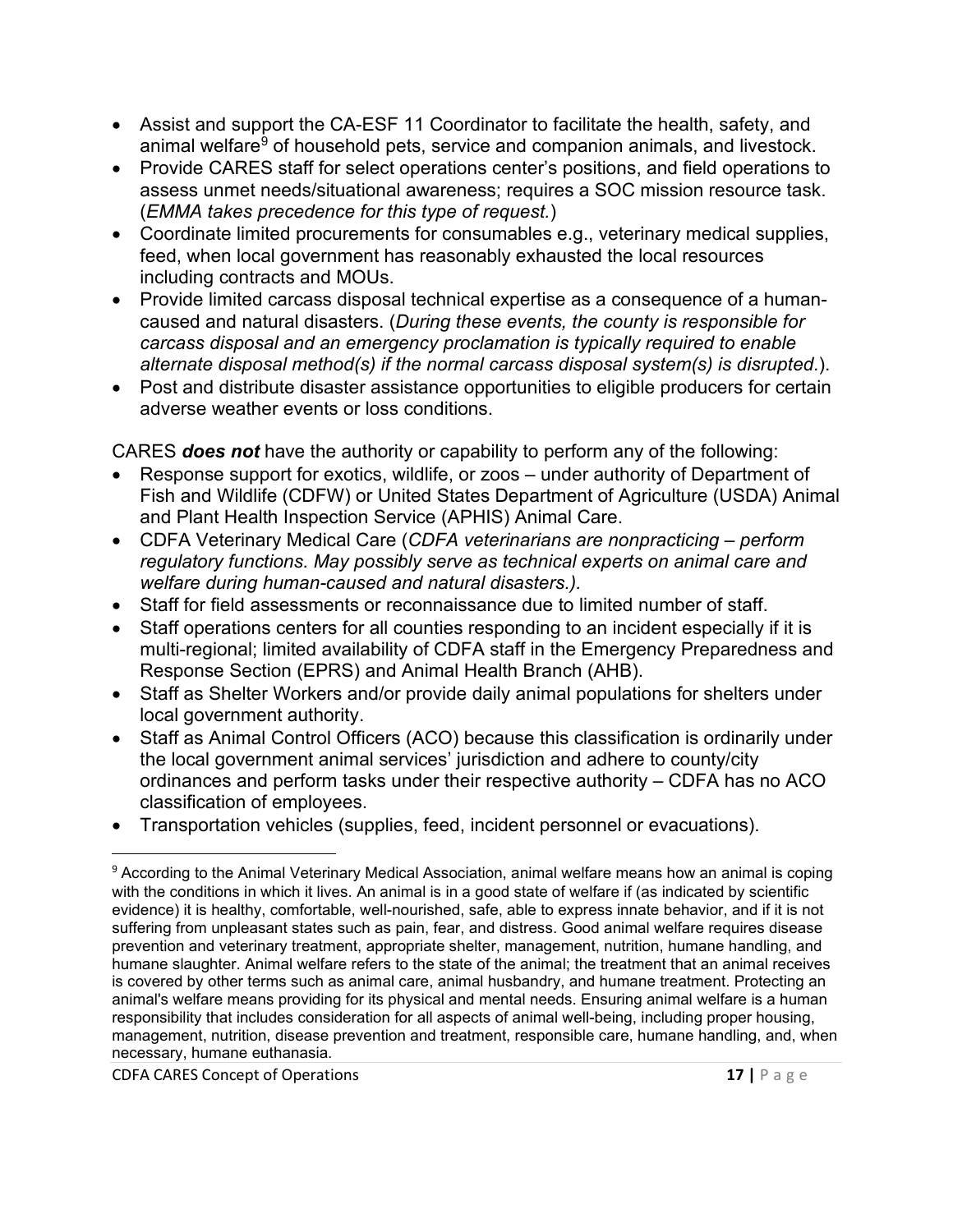- Non-CDFA responder per diem/lodging.
- <span id="page-20-0"></span>• Cost reimbursement for response operations.

## **8.1 CARES DOC Activation**

The use of operations centers is a standard practice in emergency management. Activation of a REOC triggers activation of the SOC, which may also trigger activation of the CA-ESF 11 Coordinator based on the scale of the event. This may also trigger activation of the CARES DOC. The level of the CARES DOC staffing will vary depending on the nature and complexity of the incident, which is also the decisive factor in determining the level of activation as referenced in Table 1.0. CARES staff may fill the DOC positions, depicted in Figure 3, in-person or virtual. EOC staffing should expand and contract with the needs of the incident. When activated, the CARES DOC's primary functions include:

- $\checkmark$  Collecting, analyzing, and sharing information
- $\checkmark$  Supporting resource needs and requests, including allocation and tracking
- $\checkmark$  Coordinating plans and determining current and future needs
- $\checkmark$  Making decisions jointly with State, Federal, and local government for the protection of animal owners and their animals

The following designated CDFA personnel or those with delegation of authority may activate the DOC:

- $\rightarrow$  Executive Staff
- $\rightarrow$  Duty Officer
- $\rightarrow$  Director-State Veterinarian
- $\rightarrow$  Animal Health Branch Chief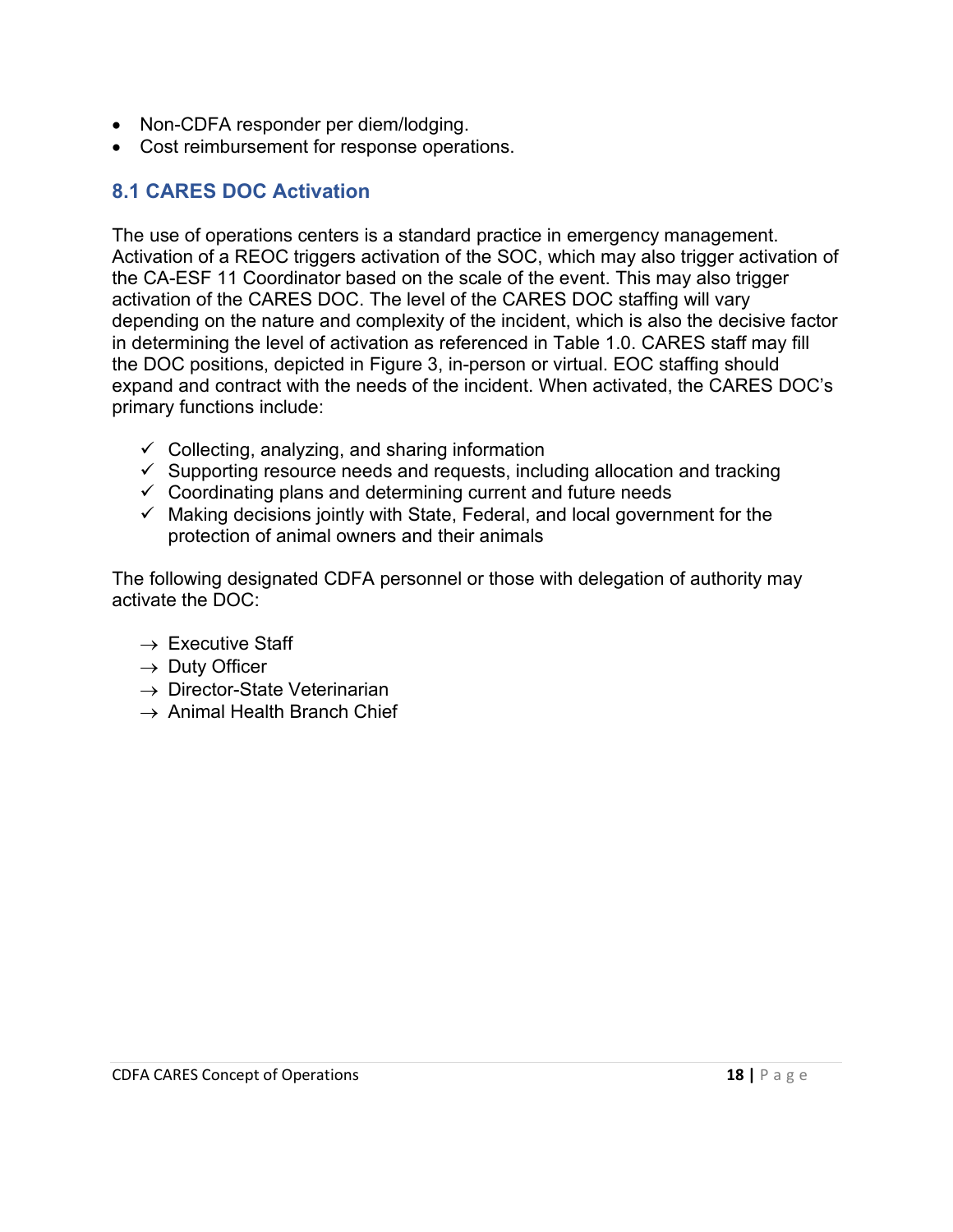|                   |                                                                                                                                                                                                                                                          | <u>I ADIE TU UANES AUTRATION LEVEIS/AUTRATION NEQUITEMENTS</u>                                                                                                                                                                                                                                                                                                                                                                                                                                                                                                                                                                                                                                                                                                                                                                                                                                                                                                                                                                                                                                                                                                                                                                                            |
|-------------------|----------------------------------------------------------------------------------------------------------------------------------------------------------------------------------------------------------------------------------------------------------|-----------------------------------------------------------------------------------------------------------------------------------------------------------------------------------------------------------------------------------------------------------------------------------------------------------------------------------------------------------------------------------------------------------------------------------------------------------------------------------------------------------------------------------------------------------------------------------------------------------------------------------------------------------------------------------------------------------------------------------------------------------------------------------------------------------------------------------------------------------------------------------------------------------------------------------------------------------------------------------------------------------------------------------------------------------------------------------------------------------------------------------------------------------------------------------------------------------------------------------------------------------|
|                   | <b>Type of</b><br><b>Activation</b>                                                                                                                                                                                                                      | <b>Support Level</b>                                                                                                                                                                                                                                                                                                                                                                                                                                                                                                                                                                                                                                                                                                                                                                                                                                                                                                                                                                                                                                                                                                                                                                                                                                      |
| <b>Level</b><br>3 | Minimum<br>Activation                                                                                                                                                                                                                                    | This activation level may be used for situations which initially only require a few<br>people in preparation for a possible imminent or escalating event or to manage an<br>ongoing low level incident.<br>At a minimum, the CARES may support the CA-ESF 11 Coordinator with<br>monitoring and possible reporting.<br>Local government is handling the event.<br>$\bullet$<br>No anticipated requests for assistance.<br>$\bullet$<br>CARES may initiate a state of readiness by proactively notifying and mobilizing<br>$\bullet$<br>CARES staff and preparing a preliminary staffing plan as the first step of<br>advance planning in case the incident escalates.                                                                                                                                                                                                                                                                                                                                                                                                                                                                                                                                                                                     |
| <b>Level</b><br>2 | This activation<br>level is used for<br>emergencies or<br>planned events<br>that would<br>require more<br>than a<br>minimum staff<br>but would not<br>call for a full<br>activation of all<br>organization<br>elements, or<br>less than full<br>staffing | This activation level is initiated when the situation exceeds the capability of local<br>government and assistance is requested.<br>If the SOC is activated, Cal OES may activate the CA-ESF 11 Coordinator. If<br>$\bullet$<br>this is the case, the decision to activate the CARES DOC virtual or on-site will be<br>made one of two ways:<br>For initial support of the CA-ESF 11 Coordinator, CDFA designated<br>$\circ$<br>personnel with delegation of authority will make the decision; or<br>Cal OES will generate a MRT to the CA-ESF 11 Coordinator who may<br>$\circ$<br>request the CARES Unit activate to support the event.<br>CARES DOC will mission coordinate and maintain situational awareness with<br>minimal staffing e.g., DOC Director and Planning and Intelligence Section Chief.<br>CARES AREP may be deployed to the SOC, a REOC, county OA EOC or<br>$\bullet$<br>county Animal Services DOC and will maintain communication with the CARES<br>DOC Operations Section Chief.<br>CARES DOC will facilitate situational awareness/coordination conference calls<br>$\bullet$<br>for sharing information between the deployed staff and CA-ESF 11 Coordinator.                                                                   |
| Level             | This activation<br>level is<br>complete and<br>full activation of<br>all<br>organizational<br>elements at full<br>staffing                                                                                                                               | This activation level is used for any major emergency or disaster or catastrophic<br>incident requiring State level assistance.<br>The CARES DOC may activate virtual, but likely on-site. This level will require<br>any of the following deployments:<br>CA-ESF 11 Coordinator will report to the SOC as the CDFA AREP, but<br>$\circ$<br>when the Coordinator cannot deploy, CARES staff may be requested to<br>report to the SOC.<br>CARES staff (i.e., EPRS, AHB, and <i>possibly</i> department divisions) will fill<br>$\circ$<br>positions in the CARES DOC and/or report to any of the following<br>operations centers:<br><b>REOC</b><br><b>County Animal Services DOC</b><br>County OA EOC<br>SOC (CDFA AREP or ACTF) to assist and support the CA-ESF-11<br>٠<br>Coordinator when the Coordinator cannot deploy.<br>CARES Field Coordinator to conduct situational assessments of shelter<br>$\circ$<br>operations to identify non-medical unmet needs.<br>CARES Animal Emergency Response Shelter Technical Specialist to<br>conduct functional assessments of animal shelters for medical unmet<br>needs and provides best practices for managing a safe and humane<br>shelter and field support functions for optimal response operations. |

## **Table 1.0 CARES Activation Levels/Activation Requirements**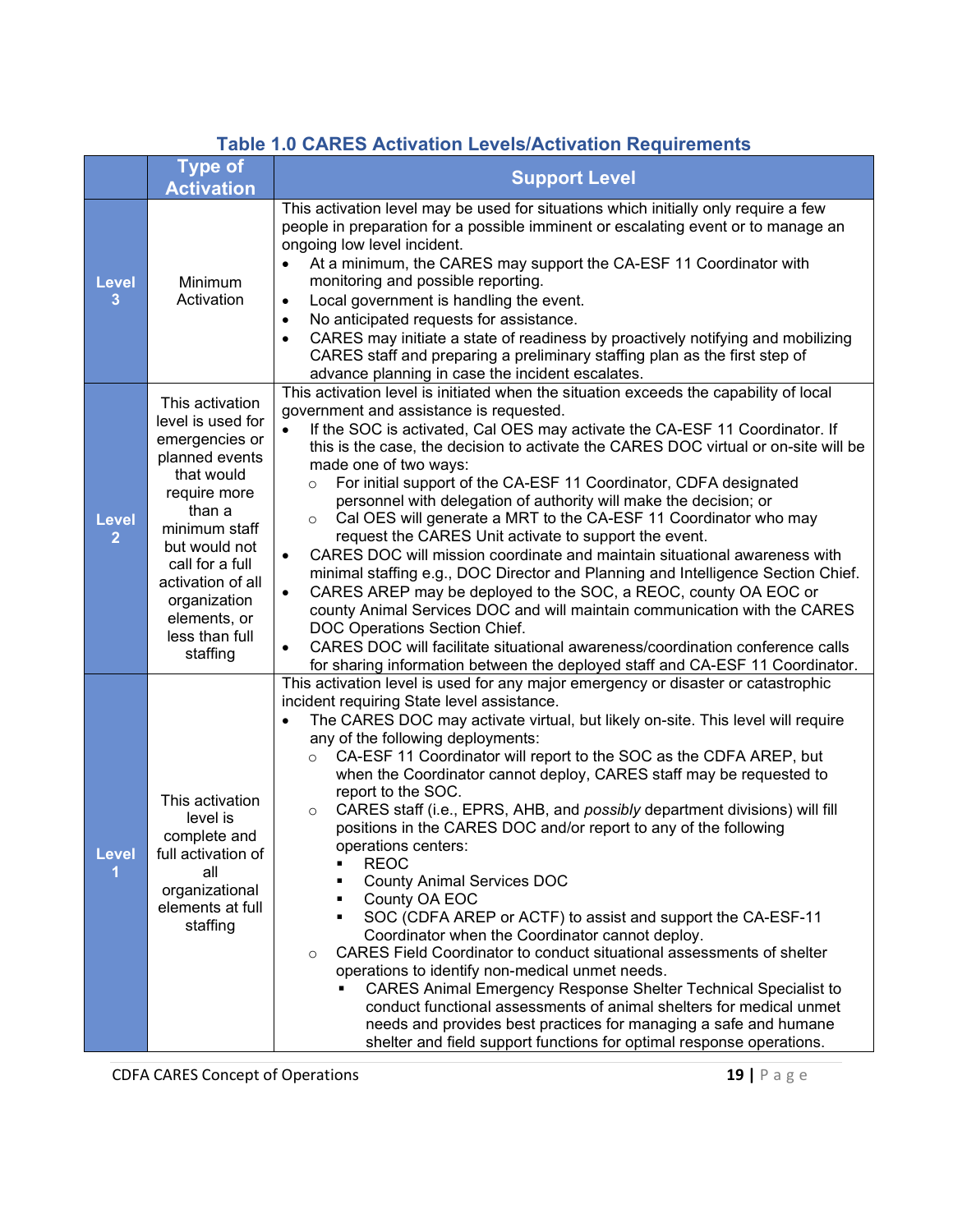

### **Figure 3. CARES DOC Organization Chart**

## <span id="page-22-0"></span>**9.0 CARES Roles and Responsibilities**

The implementation and operation of this CONOPS will require close collaboration with local government emergency managers including animal services, tribal nations, and volunteer organizations. This section describes the roles and responsibilities of CDFA CARES, and an overview of the coordination and collaboration with the various stakeholders. Specific essential functions will be outlined in the standard operating procedures (SOP) and guidance documents.

This CONOPS has three sections *Before, During and After*, which includes the four phases of emergency management: mitigation phase (education and outreach), preparedness phase, response phase, and recovery phase as shown below in Figure 4.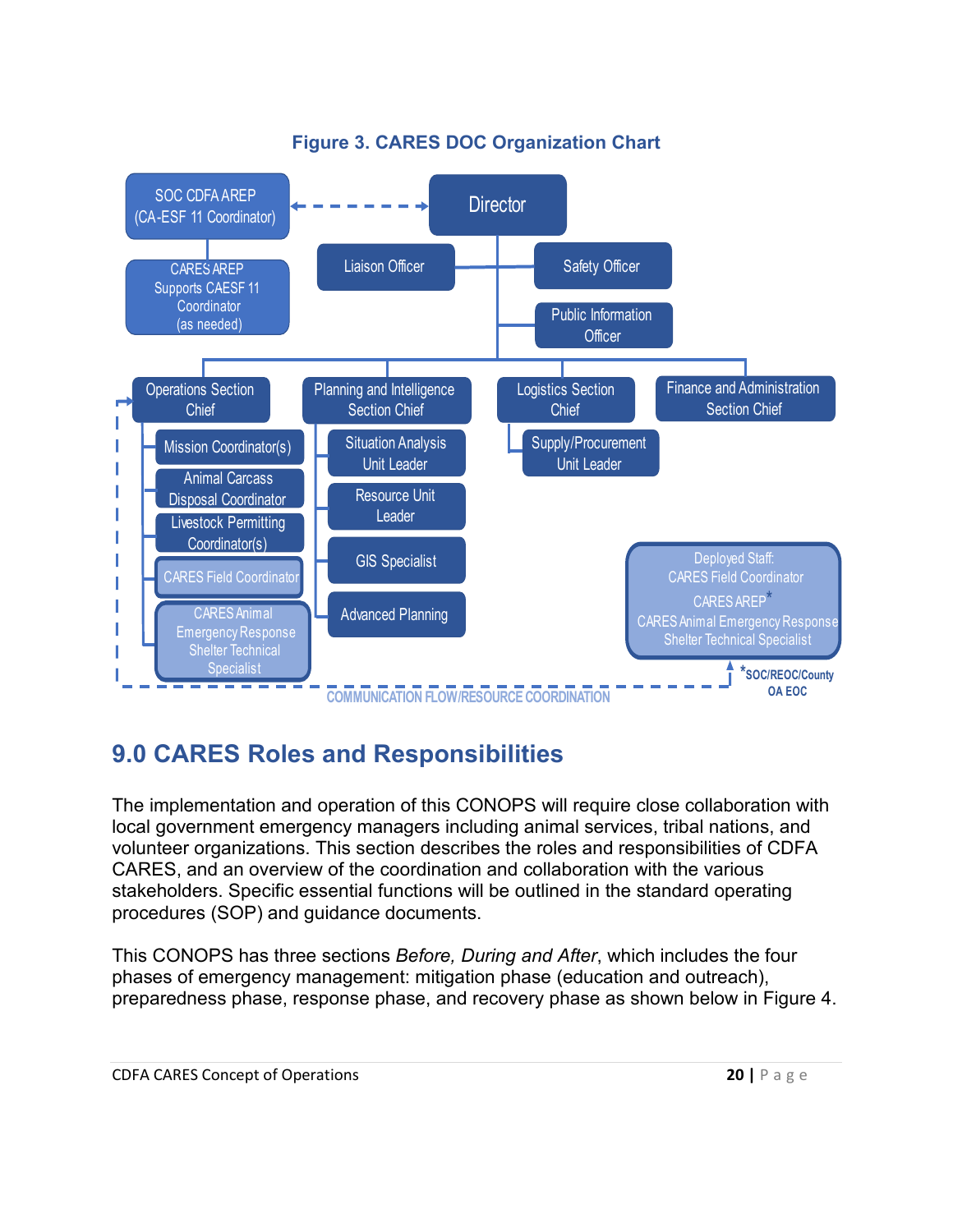

#### **Figure 4. Four Phases of Emergency Management**

### <span id="page-23-0"></span>**9.1 Before (Mitigation and Preparedness Phase)**

During this phase, CARES strives to promote a whole community approach in planning and preparing for animals in disasters by developing resources such as publications, forms, and guidance documents for emergency planners and the public. CARES will reach out to the 58 counties to determine their level of planning and preparedness, response capacity, capabilities assessment, and resource needs and availability, and provide assistance based on prioritization of risk and resource availability, if required. CARES will promote the development of pre/post event agreements between local government emergency management and volunteer agencies/organizations to expedite the ability to use these organizations and eliminate self-deployment. A functional website will be designed to engage stakeholders in preparedness activities and serve as a referral hub to useful planning/preparedness and response resources, training, and volunteer opportunities. CARES will seek to participate in public awareness and education programs to promote whole community preparedness. CARES will support the creation of the UC Davis C-VET program to assist in the evacuation, sheltering and veterinary care of domestic pets and livestock during natural disasters. To enhance CARES' capability to support response operations, CARES will develop a cadre of CDFA trained staff to build a future CARES Incident Management Team (IMT) knowledgeable in SEMS, NIMS, and EOC specific positions endeavoring to enhance readiness and capabilities.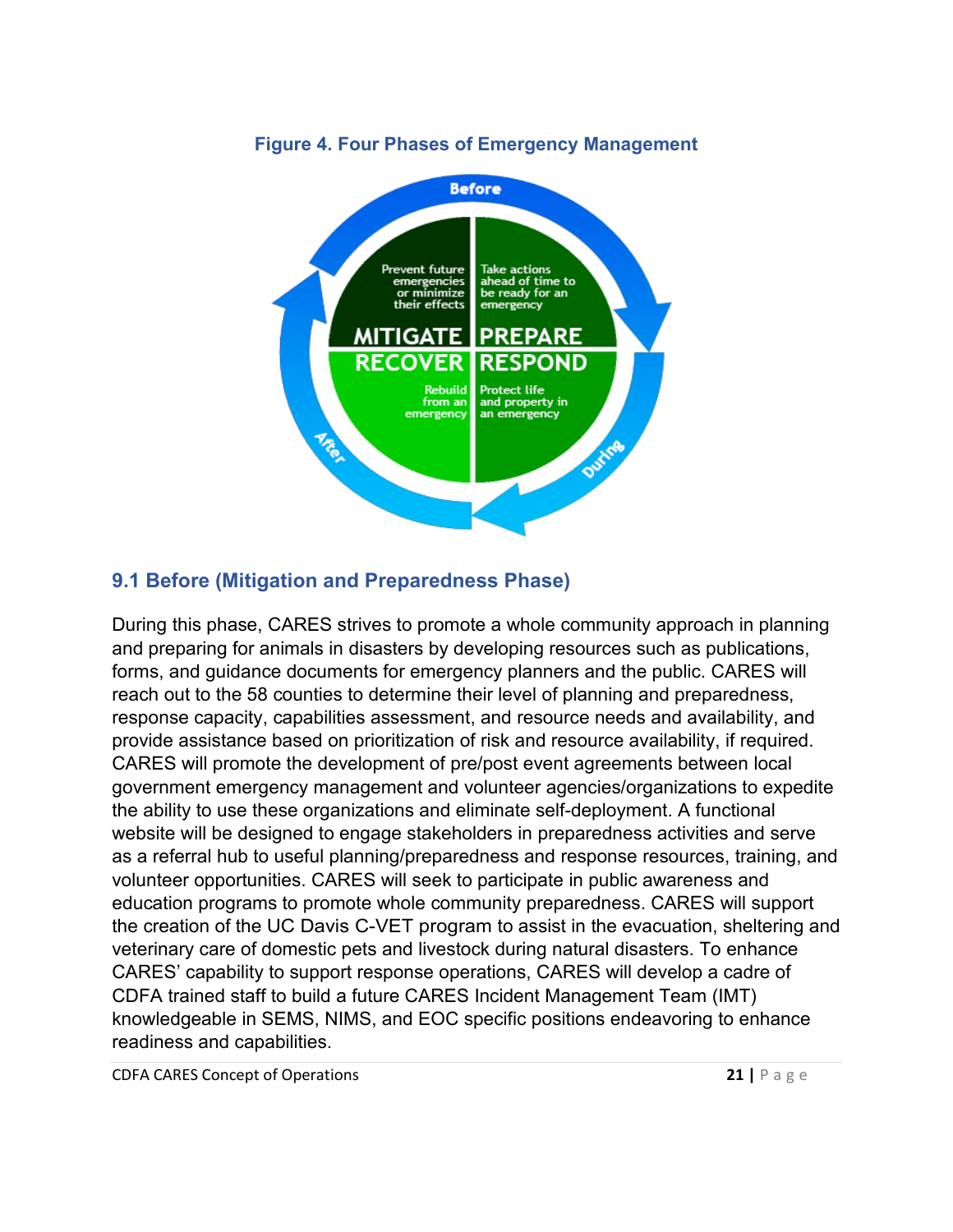#### <span id="page-24-0"></span>**9.2 During (Response Phase)**

During this phase, CARES' goal is to protect life and meet the basic needs of animals and their owners when local government resources are reasonably exhausted, and assistance and support is requested. CARES will deploy staff to support operations centers or the field to fill select positions – be advised that *deployments other than to the CARES DOC are based on need and only when requested through a Cal OES MRT and also within the limitations and capabilities of CARES.* CARES will also assist and support the CA-ESF 11 Coordinator in carrying out the duties and responsibilities of the position as needed. The CARES DOC will activate based on the scale of the incident for situational awareness, intelligence gathering, situation reporting, and mission coordination to facilitate response operations that protect and meet the basic needs of animals and their owners once an incident escalates to a State-level emergency. Response efforts related to animals may be communicated by preparing and/or contributing to the CA-ESF 15 Public Information press releases. It is essential for CARES to participate in operational strategies of emergency activities to ensure coordination and collaboration and to maintain situational awareness and a common operating picture.

## <span id="page-24-1"></span>**9.3 After (Recovery Phase)**

Local governments, special districts, certain nonprofit organizations, individuals, businesses and agricultural communities impacted by disasters have ultimate responsibility for their own recovery program and will work directly with Cal OES and FEMA throughout the [Recovery Process](https://www.caloes.ca.gov/governments-tribal/recovery) by developing, submitting, and receiving their own emergency aid, loans or grants from any source including local, state, and federal governments including the timeliness, accuracy, and compliance of their respective expenditures submitted for reimbursement.

During this phase, CARES may need to assist the CA-ESF 11 Coordinator with shortterm recovery activities including coordinating resources for the reunification of animals with their owners, maintaining care and shelter of animals during the transition period through the UC Davis C-VET program and other similar resources, and refer disaster recovery and financial reimbursement inquiries to either the affected county OA, Cal OES Recovery Section, or FEMA. The CA-ESF 11 Coordinator may be requested to serve on a local government long-term recovery task force to provide guidance and assistance and CARES may need to provide support as needed. Emergency information may also be provided to Local Assistance Center(s) for distribution to animal owners. It is essential for CARES to participate in the Hot Wash post-event, as well as the mandated After-Action Report<sup>[10](#page-24-2)</sup> process with Cal OES within 180 days after each declared disaster.

<span id="page-24-2"></span>CDFA CARES Concept of Operations **22 |** Page <sup>10</sup> [California Code of Regulations, Section 2900 \(q\)](https://www.caloes.ca.gov/PlanningPreparednessSite/Documents/02%20California%20Code%20of%20Regulations%202900q.pdf) and [Section 2450 \(a\) SEMS Regulations](https://www.caloes.ca.gov/PlanningPreparednessSite/Documents/01%202450.pdf)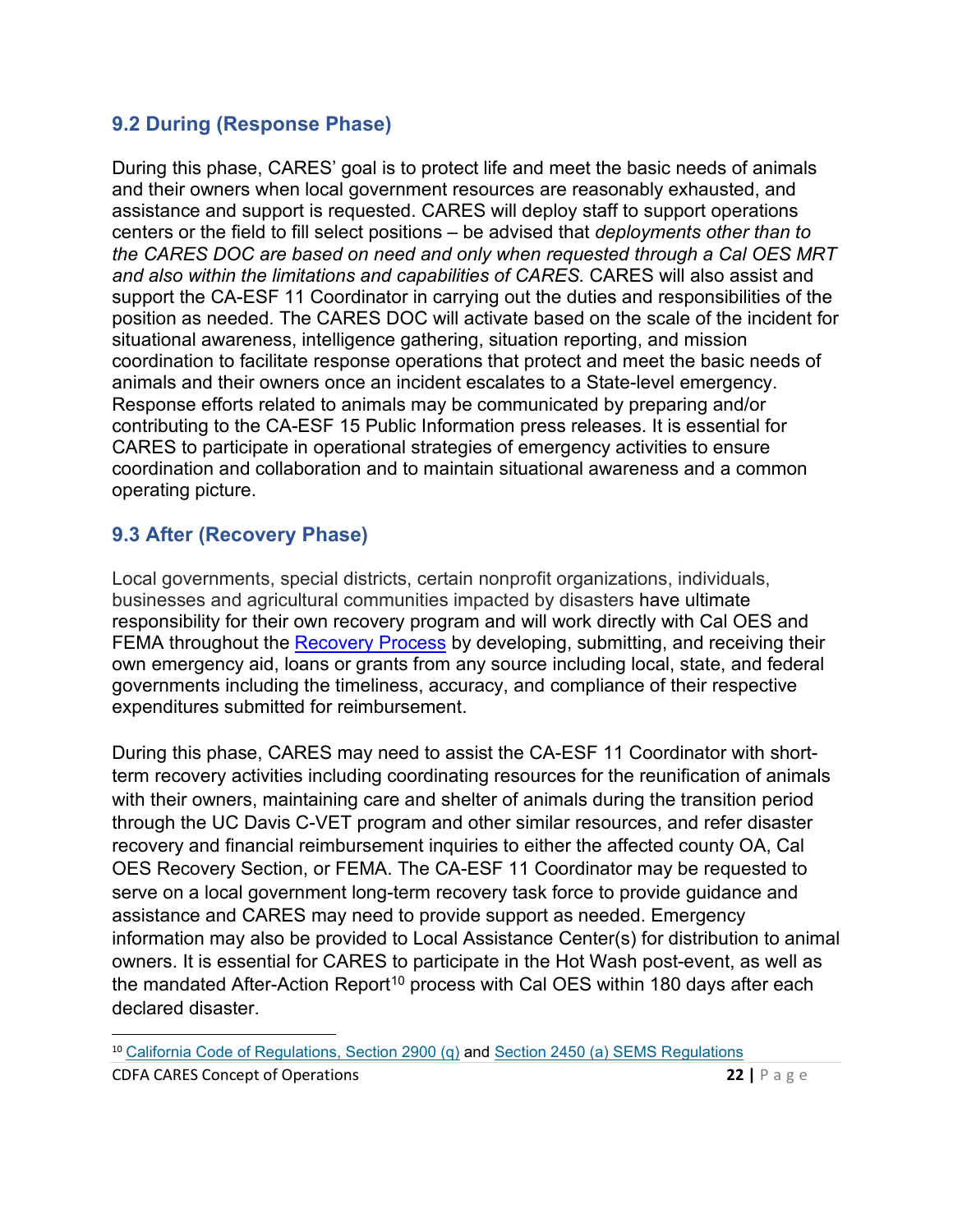## <span id="page-25-0"></span>**APPENDIX A: DEFINITIONS**

#### **Household Pet**

FEMA Disaster Assistance Policy 9523.19 defines household pet (aka companion animal) as a domesticated animal, such as a dog, cat, bird, rabbit, rodent, or turtle that is traditionally kept in the home for pleasure rather than for commercial purposes, can travel in commercial carriers, and be housed in temporary facilities. Household pets do not include reptiles (except turtles), amphibians, fish, insects/arachnids, farm animals (including horses), and animals kept for racing purposes.

#### **Service Animal**

According to the U.S. Department of Justice, Civil Rights Division, Disability Rights Section-Americans with Disabilities Act (ADA), service animals are defined as dogs that are individually trained to do work or perform tasks for people with disabilities including a physical, sensory, psychiatric, intellectual, or other mental disability. In addition to the provisions about service dogs, the Department's ADA regulations have a separate provision about miniature horses that have been individually trained to do work or perform tasks for people with disabilities.[11](#page-25-1) Service animals are not considered household pets. Emotional support animals, comfort animals, and therapy dogs are not service animals under Title II and Title III of the Americans with Disabilities Act (ADA). The work or tasks performed by a service animal must be directly related to the individual's disability as referenced in [28 CFR § 35.104](https://www.ada.gov/regs2010/titleII_2010/titleII_2010_integrated.htm)*.* Under Title II and III of the ADA, service animals are limited to dogs.

#### **Animal**

The federal Animal Welfare Act<sup>[12](#page-25-2)</sup> defines the term "**animal**" as any live or dead dog, cat, monkey (nonhuman primate mammal), guinea pig, hamster, rabbit, or such other warmblooded animal, as the Secretary may determine is being used, or is intended for use, for research, testing, experimentation, or exhibition purposes, or as a pet; but such term excludes (1) birds, rats of the genus Rattus, and mice of the genus Mus, bred for use in research, (2) horses not used for research purposes, and (3) other farm animals, such as, but not limited to livestock or poultry, used or intended for use as food or fiber, or

<span id="page-25-1"></span><sup>11</sup> The Department of Justice published revised final regulations implementing the Americans with Disabilities Act (ADA) for title II (State and local government services) and title III (public accommodations and commercial facilities) on September 15, 2010, in the Federal Register. These requirements, or rules, contain updated requirements, including the 2010 Standards for Accessible Design (2010 Standards); ADA 2010 Revised Requirements: Service Animals & [Frequently Asked Questions about Service Animals](https://www.ada.gov/regs2010/service_animal_qa.html)  [and the ADA](https://www.ada.gov/regs2010/service_animal_qa.html)

<span id="page-25-2"></span><sup>&</sup>lt;sup>12</sup> Signed into law by Lyndon B. Johnson in 1966, the Animal Welfare Act (AWA) is federal legislation in the United States designed to prevent animal cruelty and abuse within laboratories, the entertainment industry (e.g., zoos, circuses), and captive breeding. The act provides the legal framework for dealing with unnecessary cruelty and is enforced by the United States Department of Agriculture (USDA).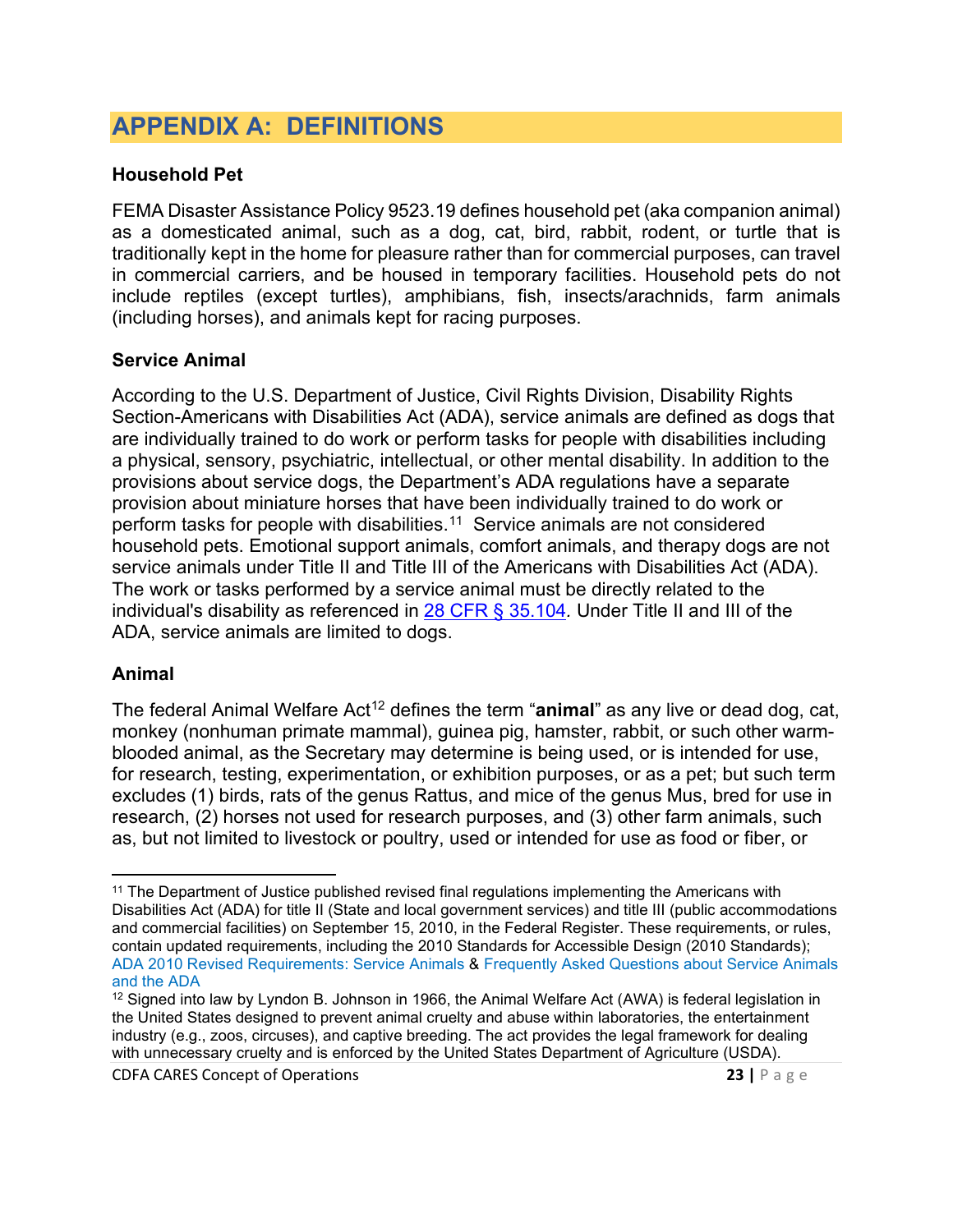livestock or poultry used or intended for use for improving animal nutrition, breeding, management, or production efficiency, or for improving the quality of food or fiber. With respect to a dog, the term means all dogs including those used for hunting, security, or breeding purposes.

#### **Wildlife**

California Department of Fish and Wildlife defines wildlife[13](#page-26-0) as species of fish, amphibians, reptiles, birds, and mammals listed as fully protected by the state legislature (see Fish and Game Code, Sections 3511, 4700, 5050, and 5515), and "Consistent with Section 1801 of the Fish and Game Code, these Public Safety Wildlife Guidelines provide procedures to address public safety wildlife problems. Mountain lions, black bears, deer, coyotes, and large exotic carnivores which have threatened or attacked humans are wildlife classified as public safety problems."

<span id="page-26-0"></span><sup>&</sup>lt;sup>13</sup> County Animal Control Services are typically not licensed to trap or relocate healthy wildlife and therefore do not provide these services. This would be referred to the California Department of Fish and Wildlife.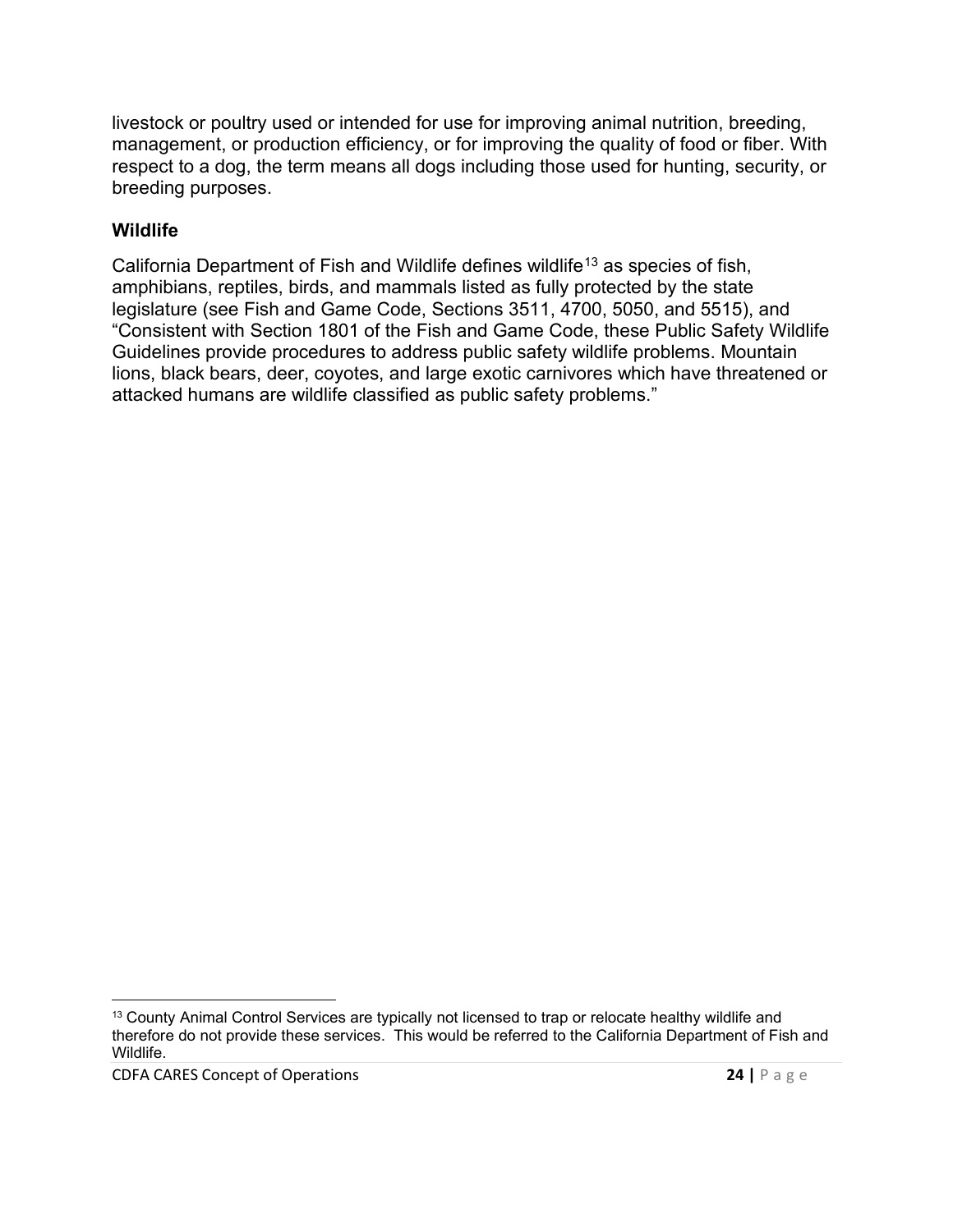## <span id="page-27-0"></span>**APPENDIX B: ACRONYMS AND ABBREVIATIONS**

The following is a list of common emergency management acronyms and abbreviations. The list is not all inclusive but does reflect current Federal, State, County, and local government emergency management.

|                 | <b>Acronyms and Abbreviations</b>                         |
|-----------------|-----------------------------------------------------------|
| A               |                                                           |
| A&W             | Alert and Warning                                         |
| AA              | <b>Administering Agency</b>                               |
| <b>AAC</b>      | <b>After-Action Conference</b>                            |
| <b>AAR</b>      | <b>After-Action Report</b>                                |
| AC              | <b>Area Command</b>                                       |
| <b>ACO</b>      | <b>Animal Control Officer</b>                             |
| <b>ADA</b>      | <b>American Disabilities Act</b>                          |
| <b>AEOC</b>     | <b>Alternate Emergency Operations Center</b>              |
| <b>AFN</b>      | <b>Access and Functional Needs</b>                        |
| <b>AFO</b>      | Area Field Office                                         |
| <b>AO</b>       | <b>Administrative Order</b>                               |
| $\overline{AP}$ | <b>Action Plan</b>                                        |
| <b>AQMD</b>     | <b>Air Quality Management District</b>                    |
| <b>AR</b>       | <b>Atmospheric River</b>                                  |
| <b>ARB</b>      | <b>Air Resources Board</b>                                |
| <b>ARC</b>      | <b>American Red Cross</b>                                 |
| <b>ASPR</b>     | Assistant Secretary for Preparedness and Response         |
| B               |                                                           |
| <b>BOC</b>      | <b>Business Operations Center</b>                         |
| <b>BOS</b>      | <b>Board of Supervisors</b>                               |
| <b>BSA</b>      | <b>California Bureau of State Audits</b>                  |
| <b>BUOC</b>     | <b>Business and Utility Operations Center</b>             |
| C               |                                                           |
| <b>CA-ESF</b>   | <b>California Emergency Support Function</b>              |
| <b>CAHAN</b>    | California Health Alert Network                           |
| <b>CAL FIRE</b> | California Department of Forestry and Fire Protection     |
| CalEPA          | <b>California Environmental Protection Agency</b>         |
| <b>CAISO</b>    | California Independent Systems Operator                   |
| Cal OES         | California Governor's Office of Emergency Services        |
| CalRecycle      | California Department of Resources Recycling and Recovery |
| Caltrans        | California Department of Transportation                   |
| CalWARN         | California Water and Wastewater Agency Response Network   |

**CDFA CARES Concept of Operations 25 |**  $\Box$  **25 |**  $\Box$  **25 |**  $\Box$  **25 |**  $\Box$  **25 |**  $\Box$  **25 |**  $\Box$  **25 |**  $\Box$  **25 |**  $\Box$  **25 |**  $\Box$  **25 |**  $\Box$  **25 |**  $\Box$  **25 |**  $\Box$  **25 |**  $\Box$  **25**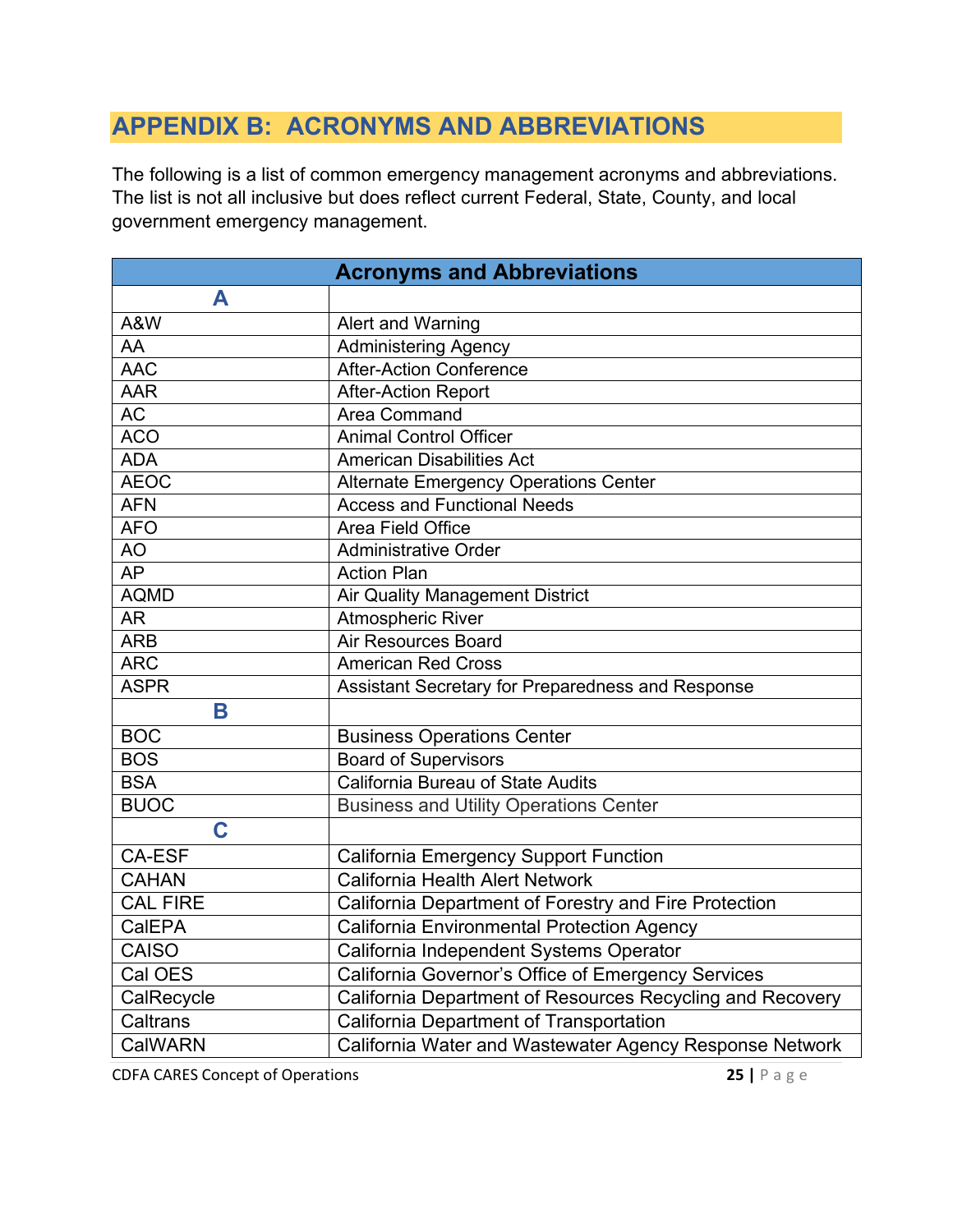|               | <b>Acronyms and Abbreviations</b>                            |
|---------------|--------------------------------------------------------------|
| <b>CALWAS</b> | California Warning System                                    |
| CAP           | <b>Corrective Action Planning</b>                            |
| <b>CARES</b>  | California Animal Response Emergency System                  |
| <b>CART</b>   | <b>Community Animal Response Team</b>                        |
| <b>CAVMRC</b> | California Veterinary Medical Response Corps                 |
| CCC           | <b>California Conservation Corps</b>                         |
| <b>CCR</b>    | California Code of Regulations                               |
| <b>CDAA</b>   | California Disaster Assistance Act                           |
| <b>CDC</b>    | <b>Centers for Disease Control and Prevention</b>            |
| <b>CDCR</b>   | California Department of Corrections and Rehabilitation      |
| <b>CDFW</b>   | California Department of Fish and Wildlife                   |
| <b>CDFA</b>   | California Department of Food and Agriculture                |
| <b>CDPH</b>   | California Department of Public Health                       |
| <b>CDRF</b>   | California Disaster Recovery Framework                       |
| <b>CDSS</b>   | <b>California Department of Social Services</b>              |
| CalEOC        | California Emergency Operations Center (emergency            |
|               | management software)                                         |
| <b>CBO</b>    | <b>Community Based Organization</b>                          |
| <b>CEQA</b>   | California Environmental Quality Act                         |
| <b>CERT</b>   | <b>Community Emergency Response Team</b>                     |
| <b>CFR</b>    | <b>Code of Federal Regulations</b>                           |
| <b>CHP</b>    | California Highway Patrol                                    |
| <b>CIP</b>    | <b>Critical Infrastructure Protection</b>                    |
| <b>CISN</b>   | California Integrated Seismic Network                        |
| <b>CLERS</b>  | California Law Enforcement Radio System                      |
| <b>CLETS</b>  | California Law Enforcement Telecommunications System         |
| <b>CNG</b>    | <b>California National Guard</b>                             |
| COG           | <b>Continuity of Government</b>                              |
| <b>CONOPS</b> | <b>Concept of Operations</b>                                 |
| <b>COOP</b>   | <b>Continuity of Operations</b>                              |
| <b>CPUC</b>   | California Public Utilities Commission                       |
| <b>CSP</b>    | California Department of Parks & Recreation (CA State Parks) |
| <b>CST</b>    | <b>Civil Support Team</b>                                    |
| CSU           | California State University                                  |
| <b>CSWC</b>   | California State Warning Center                              |
| <b>CUEA</b>   | <b>California Utilities Emergency Association</b>            |
| <b>CUPA</b>   | <b>Certified Unified Program Agencies</b>                    |
| C-VET         | University of California, Davis California Veterinary        |
|               | <b>Emergency Team</b>                                        |

**CDFA CARES Concept of Operations 26 |**  $\Box$  **26 |**  $\Box$  **26 |**  $\Box$  **26 |**  $\Box$  **26 |**  $\Box$  **26 |**  $\Box$  **26 |**  $\Box$  **26 |**  $\Box$  **26 |**  $\Box$  **26 |**  $\Box$  **26 |**  $\Box$  **26 |**  $\Box$  **26 |**  $\Box$  **26**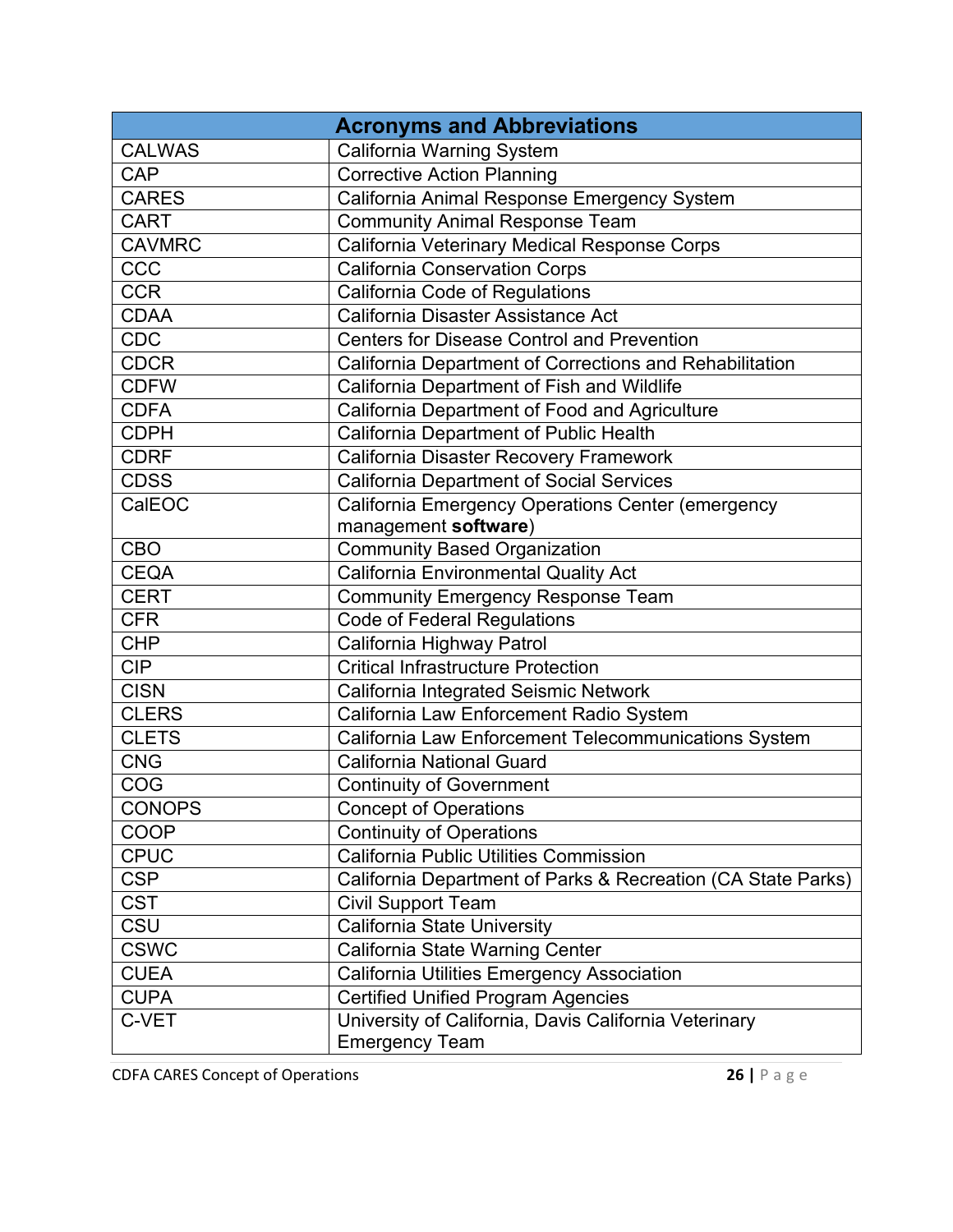|                  | <b>Acronyms and Abbreviations</b>                            |
|------------------|--------------------------------------------------------------|
| D                |                                                              |
| <b>DART</b>      | Disaster Animal Response Team                                |
| <b>DFW</b>       | California Department of Fish and Wildlife                   |
| <b>DGS</b>       | <b>California Department of General Services</b>             |
| <b>DHS</b>       | <b>California Department of Homeland Security</b>            |
| <b>DHV</b>       | Disaster Healthcare Volunteer (includes veterinarians)       |
| <b>DOC</b>       | <b>Department Operations Center</b>                          |
| <b>DRC</b>       | <b>Disaster Recovery Center</b>                              |
| <b>DWR</b>       | <b>California Department of Water Resources</b>              |
| Е                |                                                              |
| <b>EAS</b>       | <b>Emergency Alert System</b>                                |
| <b>EDIS</b>      | <b>Emergency Digital Information Service</b>                 |
| <b>EDO</b>       | <b>Executive Duty Officer</b>                                |
| <b>EMAC</b>      | <b>Emergency Management Assistance Compact</b>               |
| <b>EMMA</b>      | <b>Emergency Management Mutual Aid</b>                       |
| <b>EMSA</b>      | <b>Emergency Medical Services Authority</b>                  |
| EO               | <b>Executive Order</b>                                       |
| <b>EOC</b>       | <b>Emergency Operations Center</b>                           |
| <b>EOP</b>       | <b>Emergency Operations Plan</b>                             |
| <b>ESA</b>       | California Emergency Services Act                            |
| <b>ESF</b>       | <b>Emergency Support Function</b>                            |
| F                |                                                              |
| <b>FAD</b>       | <b>Foreign Animal Disease</b>                                |
| <b>FCO</b>       | <b>Federal Coordinating Officer</b>                          |
| <b>FEMA</b>      | <b>Federal Emergency Management Agency</b>                   |
| <b>FHWA</b>      | <b>Federal Highway Administration</b>                        |
| <b>FIRESCOPE</b> | Firefighting Resources of California Organized for Potential |
|                  | Emergencies                                                  |
| <b>FIRM</b>      | Flood Insurance Rate Map                                     |
| <b>FMA</b>       | <b>Flood Mitigation Assistance</b>                           |
| <b>FMAG</b>      | Fire Management Assistance Grant Program                     |
| G                |                                                              |
| <b>GDP</b>       | <b>Gross Domestic Product</b>                                |
| <b>GIS</b>       | Geographical Information System                              |
| GO-Biz           | California Governor's Office of Business and Economic        |
|                  | Development                                                  |
| н                |                                                              |
| <b>HAZ MAT</b>   | <b>Hazardous Materials</b>                                   |

**CDFA CARES Concept of Operations 27 |**  $\Box$  **27 |**  $\Box$  **27 |**  $\Box$  **27 |**  $\Box$  **27 |**  $\Box$  **27 |**  $\Box$  **27 |**  $\Box$  **27 |**  $\Box$  **27 |**  $\Box$  **27 |**  $\Box$  **27 |**  $\Box$  **27 |**  $\Box$  **27 |**  $\Box$  **27**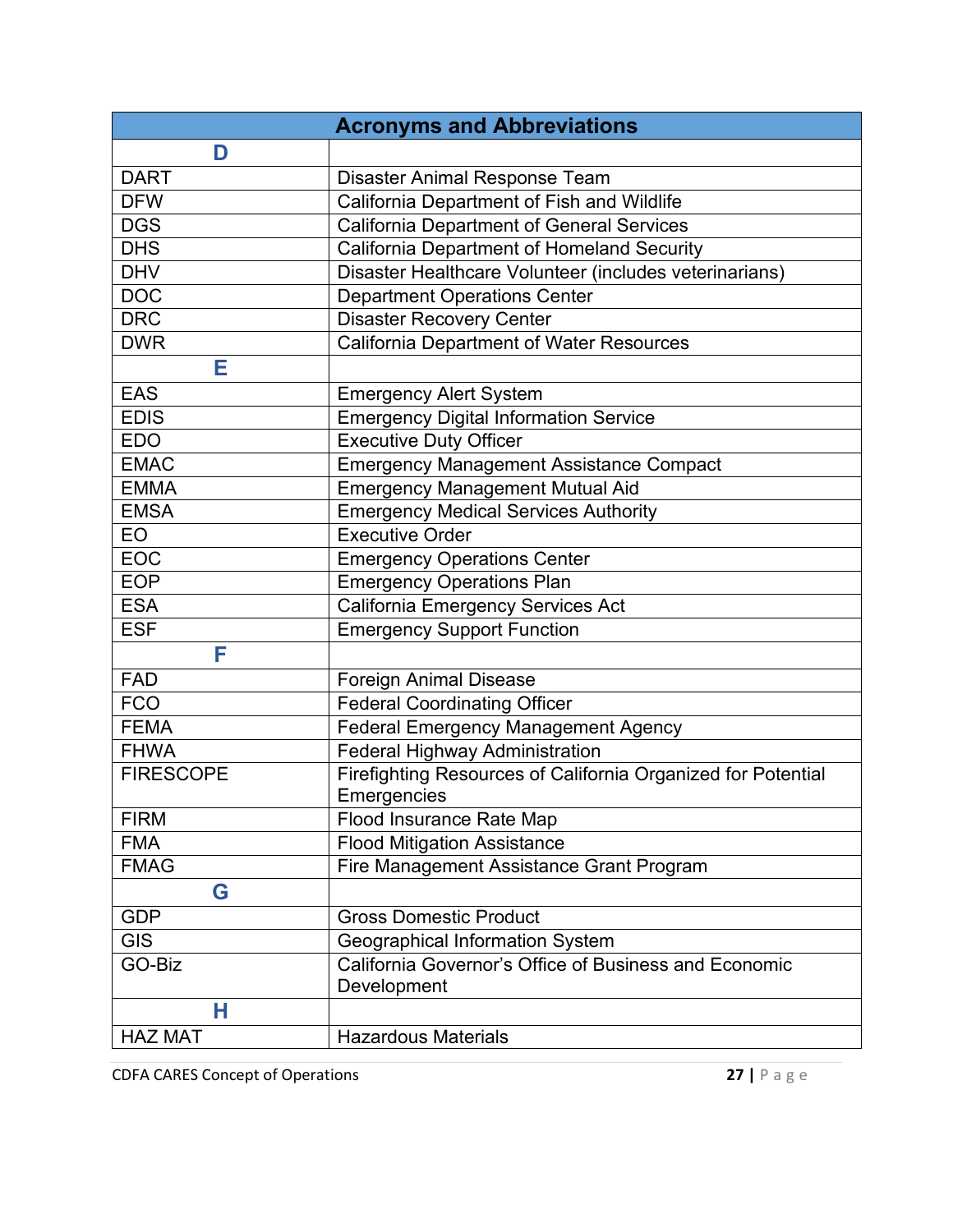|                  | <b>Acronyms and Abbreviations</b>                       |
|------------------|---------------------------------------------------------|
| <b>HMA</b>       | <b>Hazard Mitigation Assistance</b>                     |
| <b>HMGP</b>      | <b>Hazard Mitigation Grant Program</b>                  |
| <b>HSEEP</b>     | Homeland Security Exercise and Evaluation Program       |
|                  |                                                         |
| IA               | <b>Individual Assistance</b>                            |
| <b>IAP</b>       | <b>Incident Action Plan</b>                             |
| $\overline{C}$   | <b>Incident Commander</b>                               |
| <b>ICP</b>       | <b>Incident Command Post</b>                            |
| <b>ICS</b>       | <b>Incident Command System</b>                          |
| <b>IDE</b>       | <b>Initial Damage Estimate</b>                          |
| <b>IMAT</b>      | Incident Management Assistance Team                     |
| <b>IST</b>       | <b>Incident Support Team</b>                            |
| IT               | <b>Information Technology</b>                           |
| J                |                                                         |
| <b>JFO</b>       | <b>Joint Field Office</b>                               |
| <b>JIC</b>       | <b>Joint Information Center</b>                         |
| <b>JIS</b>       | Joint Information System                                |
| L                |                                                         |
| <b>LART</b>      | Large Animal Response Team                              |
| <b>LAC</b>       | <b>Local Assistance Center</b>                          |
| <b>LHMP</b>      | <b>Local Hazard Mitigation Planning</b>                 |
| M                |                                                         |
| <b>MAC</b>       | <b>Multiagency Coordination</b>                         |
| <b>MAC Group</b> | <b>Multiagency Coordination Group</b>                   |
| <b>MACS</b>      | <b>Multiagency Coordination System</b>                  |
| <b>MMAA</b>      | California Disaster and Civil Defense Master Mutual Aid |
|                  | Agreement                                               |
| <b>MOA</b>       | Memorandum of Agreement                                 |
| <b>MOU</b>       | Memorandum of Understanding                             |
| <b>MRC</b>       | <b>Medical Reserve Corps</b>                            |
| N                |                                                         |
| <b>NAWAS</b>     | <b>National Warning System</b>                          |
| <b>NDRF</b>      | <b>National Disaster Recovery Framework</b>             |
| <b>NEIC</b>      | National Earthquake Information Center                  |
| <b>NEPA</b>      | <b>National Environmental Policy Act</b>                |
| <b>NGO</b>       | Non-Governmental Organization                           |
| <b>NIMS</b>      | National Incident Management System                     |
| <b>NOAA</b>      | National Oceanic and Atmospheric Administration         |

**CDFA CARES Concept of Operations 28 |**  $\Box$  **28 |**  $\Box$  **28 |**  $\Box$  **28 |**  $\Box$  **28 |**  $\Box$  **28 |**  $\Box$  **28 |**  $\Box$  **28 |**  $\Box$  **28 |**  $\Box$  **28 |**  $\Box$  **28 |**  $\Box$  **28 |**  $\Box$  **28 |**  $\Box$  **28**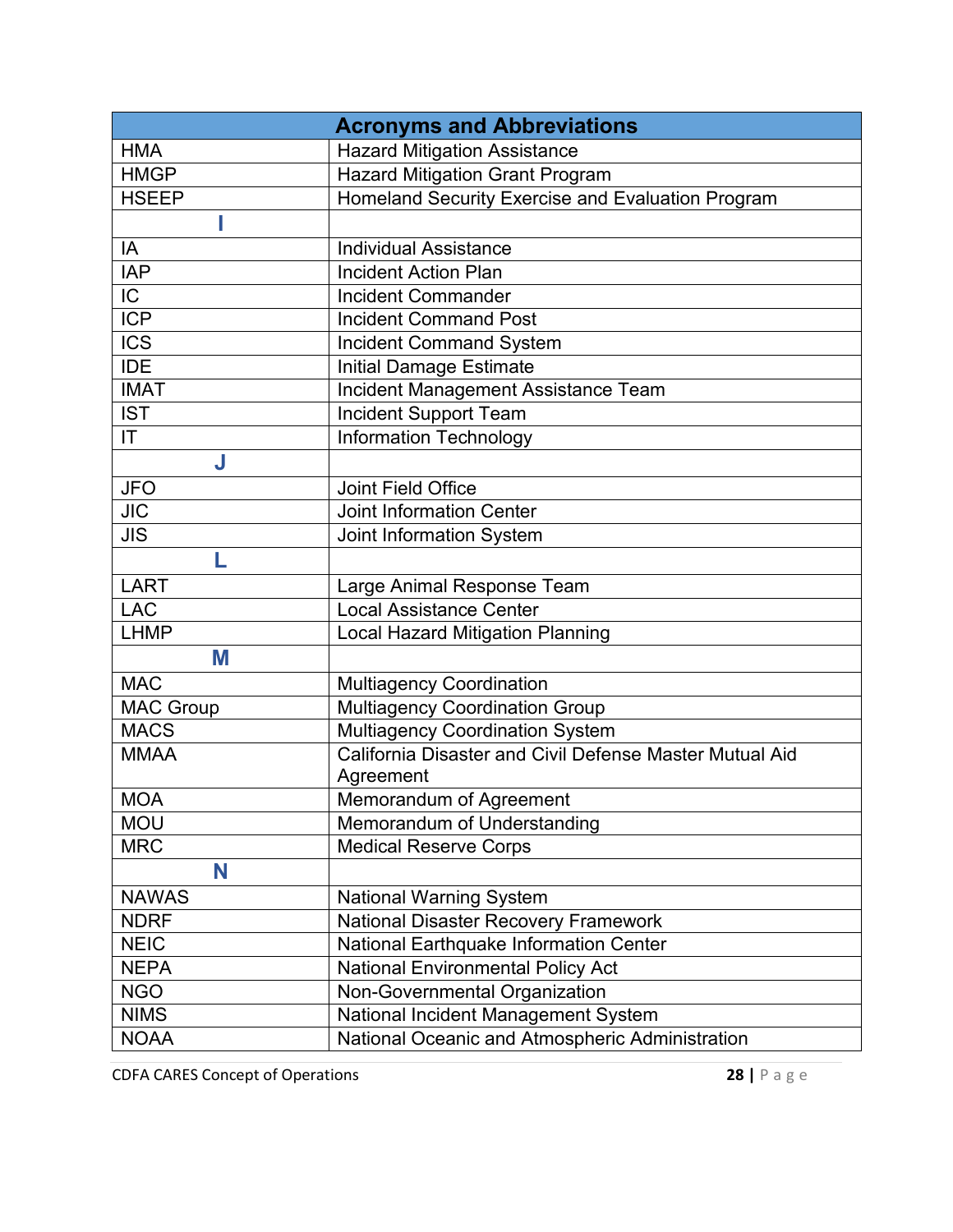|              | <b>Acronyms and Abbreviations</b>                         |
|--------------|-----------------------------------------------------------|
| <b>NPP</b>   | <b>Nuclear Power Plants</b>                               |
| <b>NRCS</b>  | <b>National Resources Conservation Service</b>            |
| <b>NRF</b>   | <b>National Response Framework</b>                        |
| <b>NTWC</b>  | National Tsunami Warning Center                           |
| <b>NWS</b>   | <b>National Weather Service</b>                           |
| $\mathbf O$  |                                                           |
| <b>OA</b>    | <b>Operational Area</b>                                   |
| <b>OASIS</b> | <b>Operational Area Satellite Information System</b>      |
| P            |                                                           |
| PA           | <b>Public Assistance</b>                                  |
| <b>PDA</b>   | <b>Preliminary Damage Assessment</b>                      |
| <b>PDM</b>   | <b>Pre-Disaster Mitigation</b>                            |
| <b>PIO</b>   | <b>Public Information Officer</b>                         |
| <b>PNP</b>   | Private Nonprofit                                         |
| R            |                                                           |
| <b>REOC</b>  | <b>Regional Emergency Operations Center</b>               |
| <b>RRCC</b>  | <b>Regional Response Coordination Center</b>              |
| S            |                                                           |
| <b>SAP</b>   | <b>State Safety Assessment Program</b>                    |
| <b>SAR</b>   | <b>Search and Rescue</b>                                  |
| <b>SART</b>  | <b>State Animal Response Team</b>                         |
| <b>SBA</b>   | <b>U.S. Small Business Administration</b>                 |
| <b>SCO</b>   | <b>State Coordinating Officer</b>                         |
| <b>SEMS</b>  | <b>Standardized Emergency Management System</b>           |
| <b>SEP</b>   | State of California Emergency Plan                        |
| <b>SHMP</b>  | State of California Enhanced Multi-Hazard Mitigation Plan |
| <b>SOC</b>   | <b>State Operations Center</b>                            |
| <b>SOP</b>   | <b>Standard Operating Procedure</b>                       |
| <b>SSGP</b>  | <b>State Supplemental Grant Program</b>                   |
| <b>STAC</b>  | <b>State Threat Assessment Center</b>                     |
| <b>STAS</b>  | <b>State Threat Assessment System</b>                     |
| <b>SWRCB</b> | <b>State Water Resources Control Board</b>                |
| Т            |                                                           |
| <b>TLO</b>   | <b>Terrorism Liaison Officer</b>                          |
| U            |                                                           |
| UC           | <b>Unified Command</b>                                    |
| <b>UCG</b>   | <b>Unified Coordination Group</b>                         |
| <b>UCS</b>   | <b>Unified Coordination Staff</b>                         |

**CDFA CARES Concept of Operations 29 |**  $P$  a g e